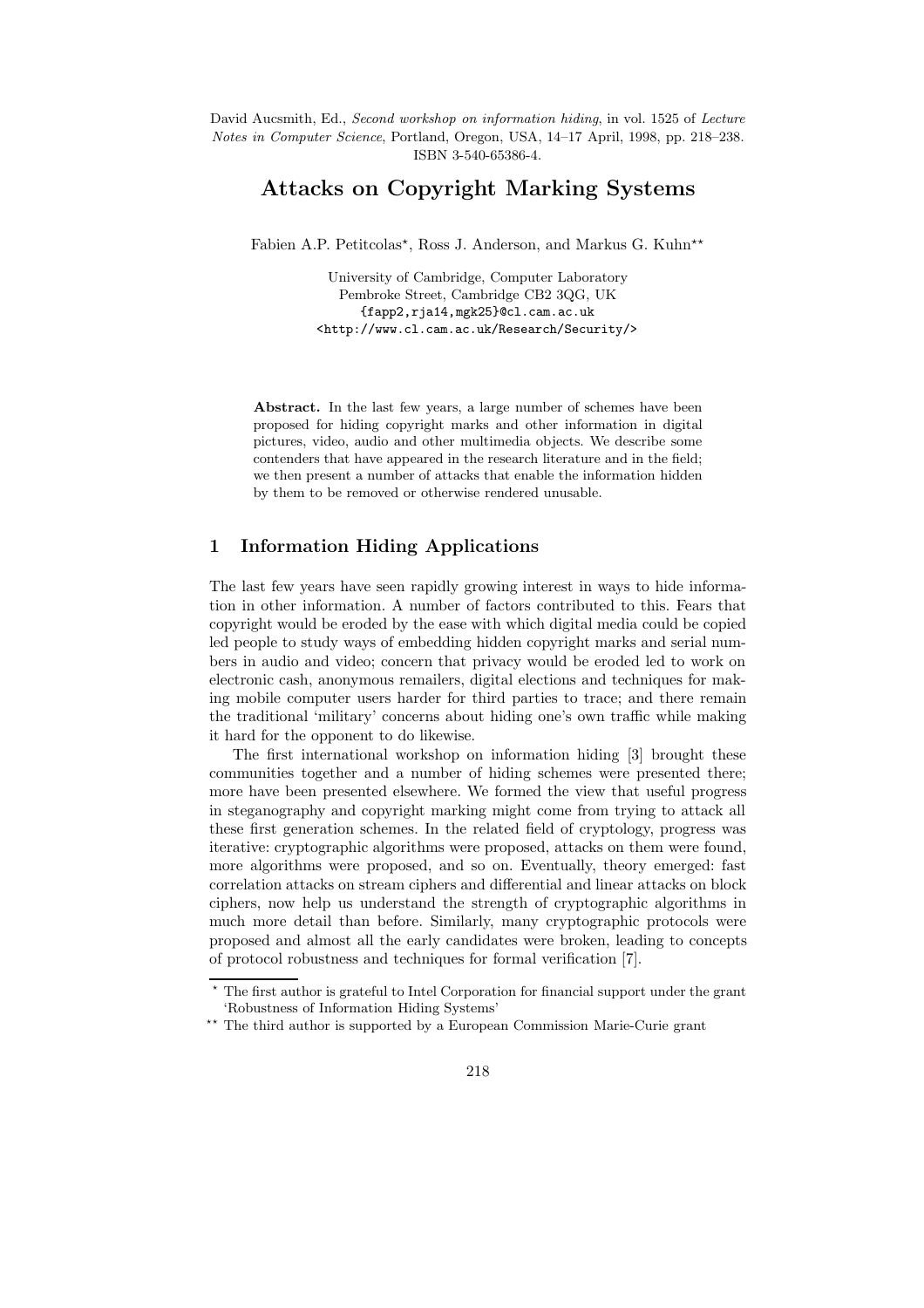So in this paper, we first describe the copyright protection context in which most recent schemes have been developed; we then describe a selection of these schemes and present a number of attacks, which break most of them. We finally make some remarks on the meaning of robustness in the context of steganography in general and copyright marking in particular.

#### **1.1 Copyright Protection Issues**

Digital recording media offer many new possibilities but their uptake has been hindered by widespread fears among intellectual property owners such as Hollywood and the rock music industry that their livelihoods would be threatened if users could make unlimited perfect copies of videos, music and multimedia works.

One of the first copy protection mechanisms for digital media was the serial copy management system (SCMS) introduced by Sony and Phillips for digital audio tapes in the eighties [34]. The idea was to allow consumers to make a digital audio tape of a CD they owned in order to use it (say) in their car, but not to make a tape of somebody else's tape; thus copies would be limited to first generation only. The implementation was to include a Boolean marker in the header of each audio object. Unfortunately this failed because the hardware produced by some manufacturers did not enforce it.

More recently the Digital Video Disk, also known as Digital Versatile Disk (DVD) consortium called for proposals for a copyright marking scheme to enforce serial copy management. The idea is that the DVD players sold to consumers will allow unlimited copying of home videos and time-shifted viewing of TV programmes, but cannot easily be abused for commercial piracy [21, 46]. The proposed implementation is that videos will be unmarked, or marked 'never copy', or 'copy once only'; compliant players would not record a video marked 'never copy' and when recording one marked 'copy once only' would change its mark to 'never copy'. Commercially sold videos would be marked 'never copy', while TV broadcasts and similar material would be marked 'copy once only' and home videos would be unmarked.

Electronic copyright management schemes have also been proposed by European projects such as Imprimatur and CITED [47, 68, 69], and American projects such as the proposed by the Working Group on Intellectual Property Rights [71].

#### **1.2 Problems**

Although these schemes might become predominant in areas where they can be imposed from the beginning (such as DVD and video-on-demand), they suffer from a number of drawbacks. Firstly, they rely on the tamper-resistance of consumer electronics – a notoriously unsolved problem [5]. The tamper-resistance mechanisms being built into DVD players are fairly rudimentary and the history of satellite TV piracy leads us to expect the appearance of 'rogue' players which will copy everything. Electronic copyright management schemes also conflict with applications such as digital libraries, where 'fair use' provisions are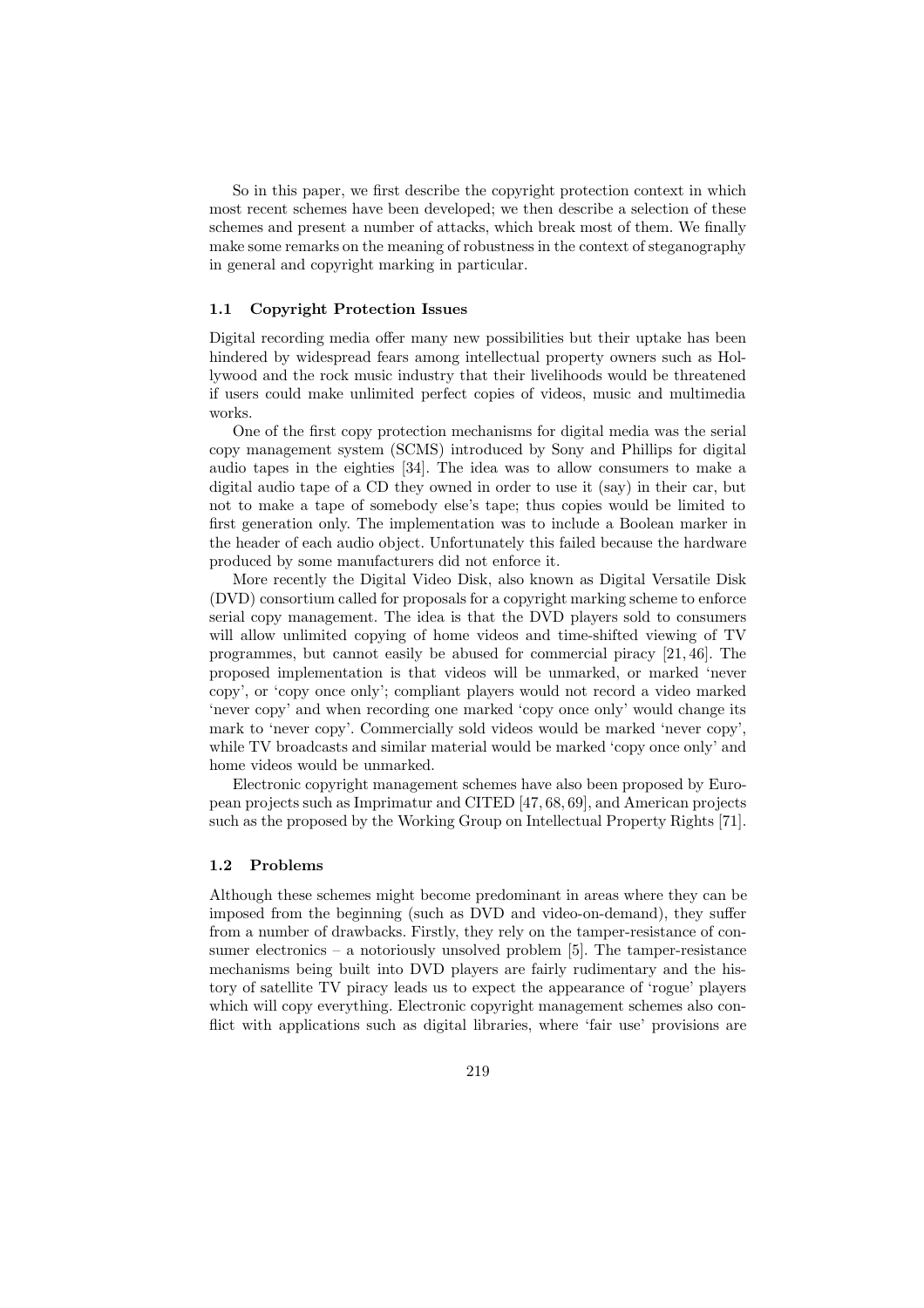strongly entrenched. According to Samuelson, 'Tolerating some leakage may be in the long run of interest to publishers [...] For educational and research works, pay-per-use schemes may deter learning and deep scholarship' [58]. A European legal expert put it even more strongly: that copyright laws are only tolerated because they are not enforced against the large numbers of petty offenders [35].

Similar issues are debated within the software industry; some people argue, for example, that a modest level of amateur software piracy actually enhances revenue because people may 'try out' software they have 'borrowed' from a friend and then go on to buy it (or the next update).

For all these reasons, we may expect leaks in the primary copyright protection mechanisms and wish to provide independent secondary mechanisms that can be used to trace and prove ownership of digital objects. It is here that marking techniques are expected to be most important.

# **2 Copyright Marks**

There are two basic kinds of mark: fingerprints and watermarks. One may think of a fingerprint as an embedded serial number while a watermark is an embedded copyright message. The first enables us to trace offenders, while the second can provide some of the evidence needed to prosecute them. It may also, as in the DVD proposal, form part of the primary copy management system; but it will more often provide an independent back-up to a copy management system that uses overt mechanisms such as digital signatures.

In [8], we discussed the various applications of fingerprinting and watermarking, their interaction, and some related technologies. Here, we are concerned with the robustness of the underlying mechanisms. What sort of attacks are possible on marking schemes? What sort of resources are required to remove marks completely, or to alter them so that they are read incorrectly? What sort of effect do various possible removal techniques have on the perceptual quality of the resulting audio or video?

We will use the terminology agreed at the first international workshop on Information Hiding [54]. The information to be hidden (watermark, fingerprint, or in the general case of steganography, a secret message) is embedded in a cover object (a cover CD, a cover video, a cover text, etc.) giving a stego object, which in the context of copyright marking we may also call a marked object (CD, video, etc). The embedding is performed with the help of a key, a secret variable that is in general known to the object's owner. Recovery of the embedded mark may or may not require a key; if it does the key may be equal to, or derived from, the key used in the embedding process.

In the rest of this section, we will first discuss simple hiding methods and the obvious attacks on them. We will then present, as an example of the 'state of the art', robustness requirements that appeared in a recent music industry request for proposals [1]. We will then present the main contending techniques used in currently published and fielded systems. Attacks on these systems will then be presented.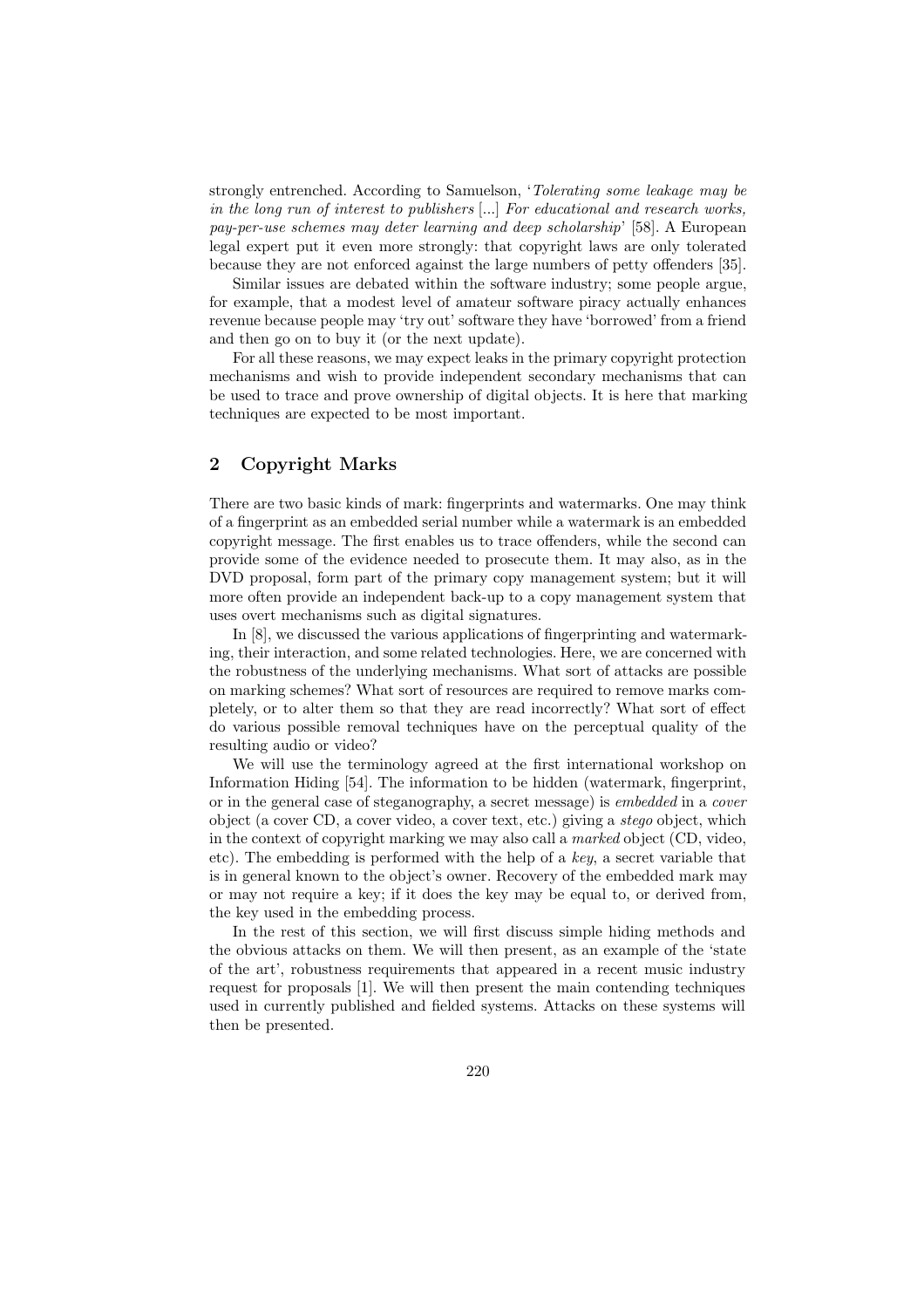#### **2.1 Simple Hiding Methods**

The simplest schemes replace all the bits in one or more of the less significant bit planes of an image or audio sample with the 'hidden' information [12, 26, 39, 67]. This is particularly easy with pictures: even when the four least significant bits of the cover image are replaced with the four most significant bits of the embedded image, the eye cannot usually tell the difference [39]. Audio is slightly harder, as the randomisation of even the least significant bit of 8-bit audio adds noise that is audible during quiet passages of music or pauses in speech. Nonetheless, several systems have been proposed: they include embedding, in the regular channels of an audio CD, another sound channel [27, 70] and a steganographic system in which secret messages are hidden in the digitised speech of an ISDN telephone conversation [26].

However, bit-plane replacement signals are not only easy to detect. They violate Kerckhoffs' principle that the security of a protection system should not rely on its method of operation being unknown to the opponent, but rather on the choice of a secret key [36]. Better approaches use a key to select some subset of pixels or sound samples which then carry the mark.

An example of this approach is Chameleon [6], a system which enables a broadcaster to send a single ciphertext to a large population of users, each of which is supplied with a slightly different decryption key; the effect of this is to introduce a controlled number of least-significant-bit errors into the plaintext that each user decrypts. With uncompressed digital audio, the resulting noise is at an acceptably low level and then Chameleon has the advantage that the decrypted audio is fingerprinted automatically during decryption without any requirement that the consumer electronic device be tamper-resistant.

In general, schemes which use a key to choose some subset of least significant bits to tweak may provide acceptable levels of security in applications where the decrypted objects are unlikely to be tampered with. However, in many applications, a copyright pirate may be able and willing to perform significant filtering operations and these will destroy any watermark, fingerprint or other message hidden by simple bit tweaking. So we shall now consider what it means for a marking scheme to be robust.

#### **2.2 Robustness Requirements**

The basic problem is to embed a mark in the digital representation of an analogue object (such as a film or sound recording) in such a way that it will not reduce the perceived value of the object while being difficult for an unauthorised person to remove. A first pass at defining robustness in this context may be found in a recent request for proposals for audio marking technology from the International Federation for the Phonographic Industry, IFPI [1]. The goal of this exercise was to find a marking scheme that would generate evidence for anti-piracy operations, track the use of recordings by broadcasters and others and control copying. The IFPI robustness requirements are as follows: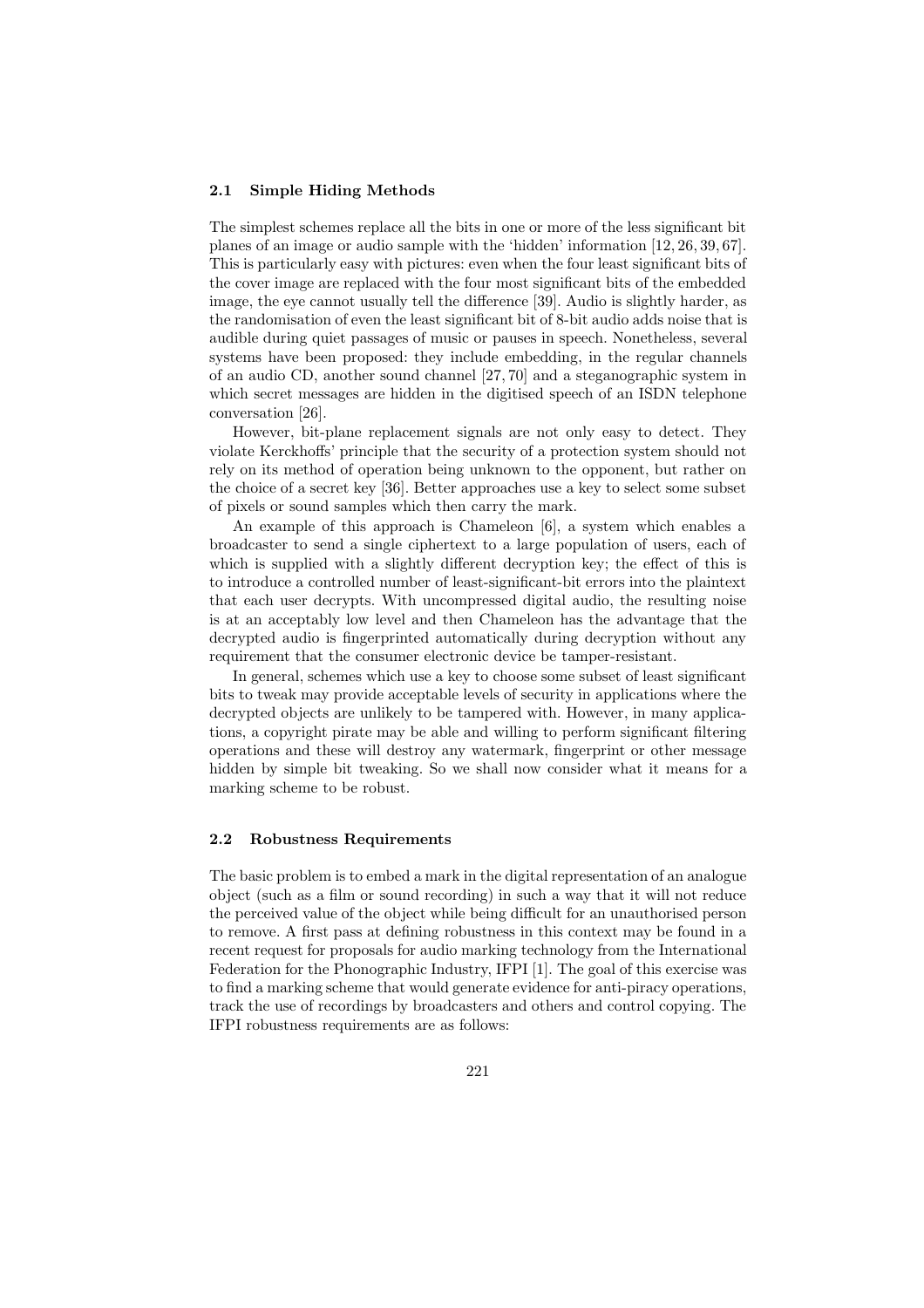- **–** the marking mechanism should not affect the sonic quality of the sound recording;
- **–** the marking information should be recoverable after a wide range of filtering and processing operations, including two successive  $D/A$  and  $A/D$  conversions, steady-state compression or expansion of 10%, compression techniques such as MPEG and multi-band nonlinear amplitude compression, adding additive or multiplicative noise, adding a second embedded signal using the same system, frequency response distortion of up to 15 dB as applied by bass, mid and treble controls, group delay distortions and notch filters;
- **–** there should be no other way to remove or alter the embedded information without sufficient degradation of the sound quality as to render it unusable;
- **–** given a signal-to-noise level of 20 dB or more, the embedded data channel should have a bandwidth of 20 bits per second, independent of the signal level and type (classical, pop, speech).

Similar requirements could be drawn up for marking still pictures, videos and multimedia objects in general. However, before rushing to do this, we will consider some systems recently proposed and show attacks on them that will significantly extend the range of distortions against which designers will have to provide defences, or greatly reduce the available bandwidth, or both.

# **2.3 General Techniques**

We mentioned schemes that modify the least significant bits of digital media; by repeating such marks, or employing more robust encoding methods, we can counter some filtering attacks. We can also combine coding with various transform techniques (DCT, wavelet and so on).

The Patchwork algorithm [11], for instance, successively selects random pairs of pixels; it makes the brighter pixel brighter and the duller pixel duller and the contrast change in this pixel subset encodes one bit. To maintain reasonable robustness against filtering attacks, the bandwidth of such systems has to be limited to at most a few hundred bits per image [40, 41]. In a similar way, marks can be embedded in audio by increasing the amplitude contrast of many pairs of randomly chosen sound samples and using a suitable filter to minimise the introduction of high-frequency noise.

More sophisticated variants on this theme involve spread-spectrum techniques. Although these have been used since the mid-fifties in the military domain because of their anti-jamming and low-probability-of-intercept properties [61], their applicability to image watermarking has only been noticed recently by Tirkel et al. [66]. Since then a number of systems based on this technique have been proposed [67, 72, 73]: typically a maximal length sequence is added to the signal in the spatial domain and the watermark is detected by using the spatial cross-correlation of the sequence and the watermarked image.

Another kind of marking technique embeds the mark in a transform domain, typically one that is widely used by compression algorithms. Thus when marking sound one could add a pseudorandom sequence to the excitation signal in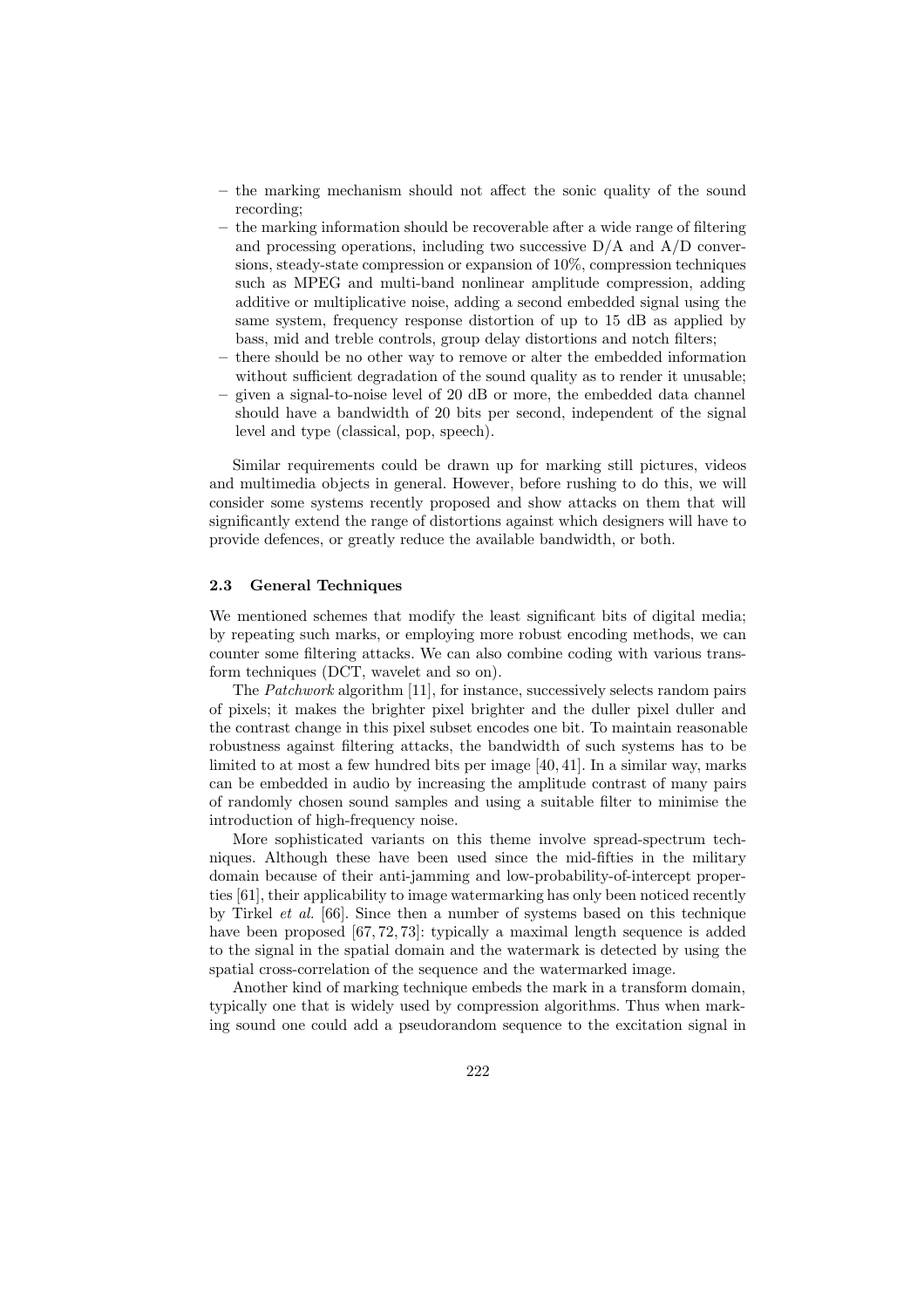an LPC or CELP coded audio signal [45] and when marking an image one could use the DCT domain. Langelaar *et al.* remove certain high frequency DCT coefficients  $[41]$ ; Cox *et al.* modulate the 1000 largest DCT coefficients of an image with a random vector [19]; Koch *et al.* change the quantisation of the DCT coefficients and modify some of them in such a way that a certain property (order in size) is verified [37]; while  $\acute{O}$  Ruanaidh *et al.* modulate the DCT coefficient with a bi-directional coding [49].

Techniques of this kind are fairly robust against various kinds of signal processing and may be combined with exploitation of the perceptual masking properties of the human auditory system in [16, 17] and of the human vision system in [28, 65, 64]. The basic idea here is to amplify the mark wherever the changes will be less noticeable and also to embed it in the *perceptually significant* components of the signal [20]. Masking may also be used to avoid placing marks in places such as the large expanses of pure colour found in cartoons; the colour histogram of such images has sharp peaks, which are split into twin peaks by some naïve marking methods as the colour value c is replaced by  $c - \delta$  and  $c + \delta$ . thus allowing the mark to be identified and removed [44].

# **3 Attacks**

This leads us to the topic of attacks and here we present some quite general kinds of attack that destroy, or at least reveal significant limitations of, several marking schemes: PictureMarc 1.51 [24, 56], SysCoP [37, 74, 75], JK PGS (EPFL algorithm, part of the European TALISMAN project), SureSign [63], EIKONAmark [25, 55], Echo Hiding, and the NEC method [19]. We suspect that systems that use similar techniques are also vulnerable to our attacks.

#### **3.1 The Jitter Attack**

Our starting point in developing a systematic attack on marking technology was to consider audio marking schemes that tweak low order bits whose location is specified by a key. A simple and devastating attack on these schemes is to add jitter to the signal. In our first implementation, we split the signal into chunks of 500 samples, either duplicated or deleted a sample at random in each chunk (resulting in chunks of 499 or 501 samples long) and stuck the chunks back together. This turned out to be almost imperceptible after filtering, even in classical music; but the jitter prevents the marked bits from being located.

In a more sophisticated implementation, we resample these chunks at a lower or higher frequency. This relies on the properties of the ear's pitch resolution:

In pitch perception experiments in the mid-audio frequency range, subjects are able to perceive changes in frequency of pure tones of approximately 0.1%. [...] At frequencies above 4 kHz pitch discrimination reduces substantially. [...] In the case of complex signals, such as speech, it is very much less clear what the capabilities and processes of the auditory system are. [...] There is evidence that peaks in the spectrum of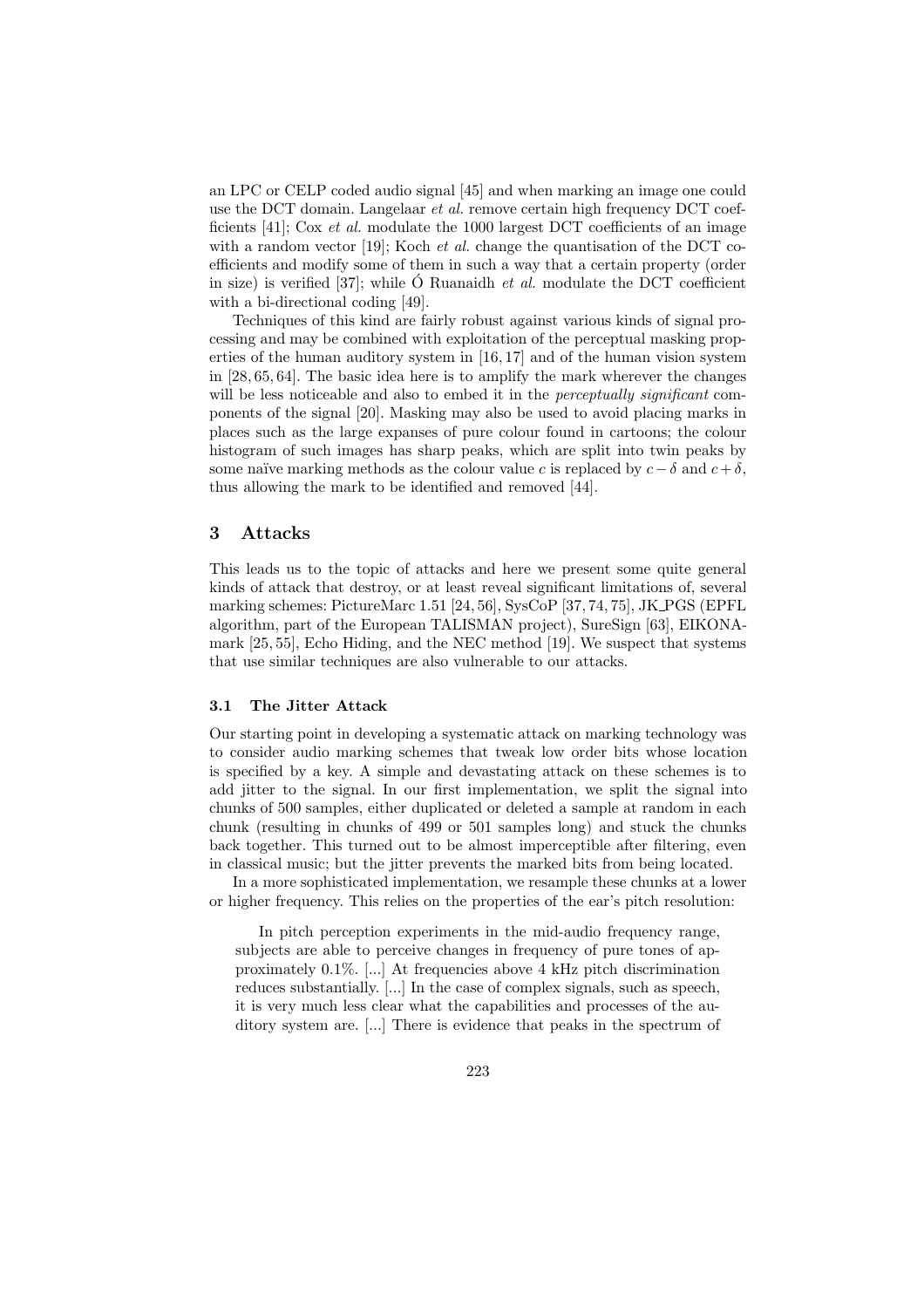the audio signal are detected more easily than features between spectral peaks. J.N. Holmes [33]

If  $n_i$  is the number of samples in the *i*<sup>th</sup> chunk,  $n'_i$  the number of samples after resampling and  $\alpha$  the maximum relative change of frequency allowed then, in the mid-audio range, we are roughly limited, for pure tones, by  $|\Delta n_i| \leq \alpha n_i$ (because  $\alpha$  is small), where  $\Delta n_i := n'_{i+1} - n'_i$ . This can be simplified as  $0 \leq$  $k \leq \frac{\alpha n}{2}$  when the  $n_i$  are equal and when the number k of removed or added samples is constant for each chunk. This is the approach we chose; it allowed us to introduce a long jitter. Then the strategy for choosing  $k$  and  $n$  depends on the input signal. With this technique we were able to tweak up to one sample in 50 of a 44 kHz sampled voice recording without any perceptible effect.

We also applied a similar attack to SysCoP Demo 1.0. In that case we simply deleted columns of pixels and duplicated others in order to preserve the image size. Fig. 1 gives an example of this attack.

Of course, there are much more subtle distortions that can be applied. For instance, in [30], Hamdy et al. present a way to increase or decrease the length of a music performance without changing the pitch; this was developed to enable radio broadcasters to slightly increase or decrease the playing time of a musical track. As such tools become widely available, attacks involving sound manipulation will become easy. Most simple spread-spectrum based techniques are subject to this kind of attacks. Indeed, although spread-spectrum signal are very robust to distortion of their amplitude and to noise addition, they do not survive timing errors: synchronisation of the chip signal is very important and simple systems fail to recover this synchronisation properly.

#### **3.2 StirMark**

Following this attack and after evaluating some watermarking software, it became clear that although many of the seriously proposed schemes could survive basic manipulations – that is, manipulations that can be done easily with standard tools, such as rotation, shearing, resampling, resizing and lossy compression – they would not cope with combinations of them. This motivated us to implement StirMark.

StirMark is a generic tool developed for simple robustness testing of image marking algorithms and other steganographic techniques. In its simplest version, StirMark simulates a resampling process, i.e. it introduces the same kind of errors into an image as printing it on a high quality printer and then scanning it again with a high quality scanner. It applies a minor geometric distortion: the image is slightly stretched, sheared, shifted and/or rotated by an unnoticeable random amount<sup>1</sup> (Fig. 2 – middle drawing) and then resampled using either bi-linear or

<sup>&</sup>lt;sup>1</sup> If A, B, C and D are the corners of the image, a point M of the said image can be expressed as  $M = \alpha[\beta A + (1 - \beta)D] + (1 - \alpha)[\beta B + (1 - \beta)C]$  where  $0 \leq \alpha, \beta \leq 1$ are the coordinates of M relatively to the corners. The distortion is done by moving the corners by a small random amount in both directions. The new coordinates of M are given by the previous formula, keeping  $(\alpha, \beta)$  constant.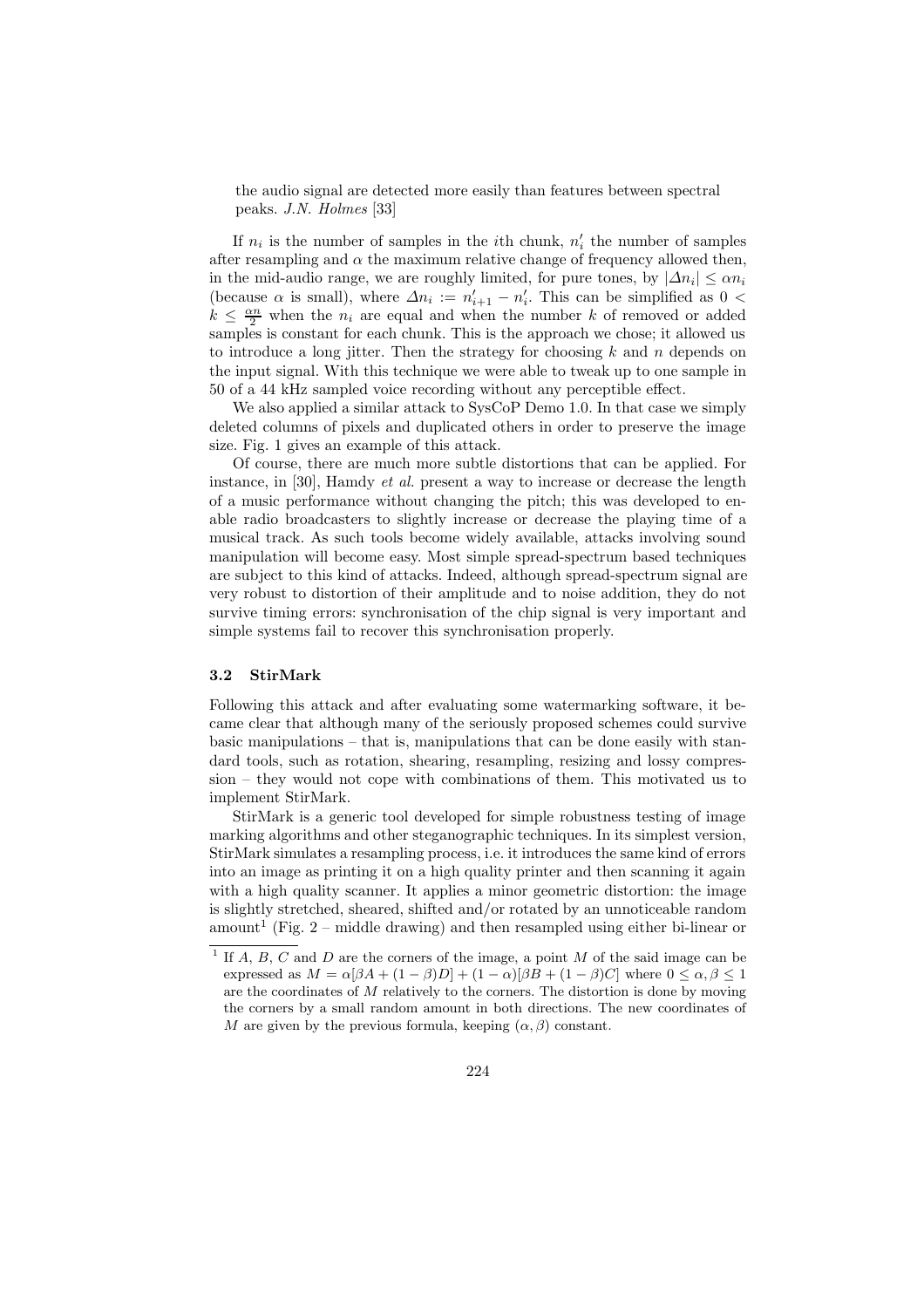

bash\$ imageread\_demo Key:

————————————————-

No certificate file.

A valid watermark found - estimated correction percentage is : 100



 $\label{eq:1} \begin{array}{cc} \textbf{(a)} & \textbf{(b)} \\ \text{atermarked.ppm} & \text{bash\$ imageread_demo jitter.p} \end{array}$ bash\$ imageread demo jitter.ppm Key:

No certificate file.

————————————————- Cannon find valid watermark - failed.

Image jitter.ppm has been tampered or has not been



Fig. 1. A successful jitter attack on SysCoP. We used the demo software release 1.0 available on SysCoP's Web site [76]. (a) shows an image watermarked with SysCoP and (b) the same image but after the attack. In the first case the software detects the watermark correctly (c) but the check fails on the modified image (d). Here, the attack simply consists in deleting and duplicating some columns of pixels such that the original size of the picture is conserved. (e) shows the columns which have been deleted  $(-)$  and duplicated  $(+)$ . Finally,  $(f)$  is a magnified view of the white rectangle in (e); the bottom part corresponds to the original image.

 $(e)$  (f)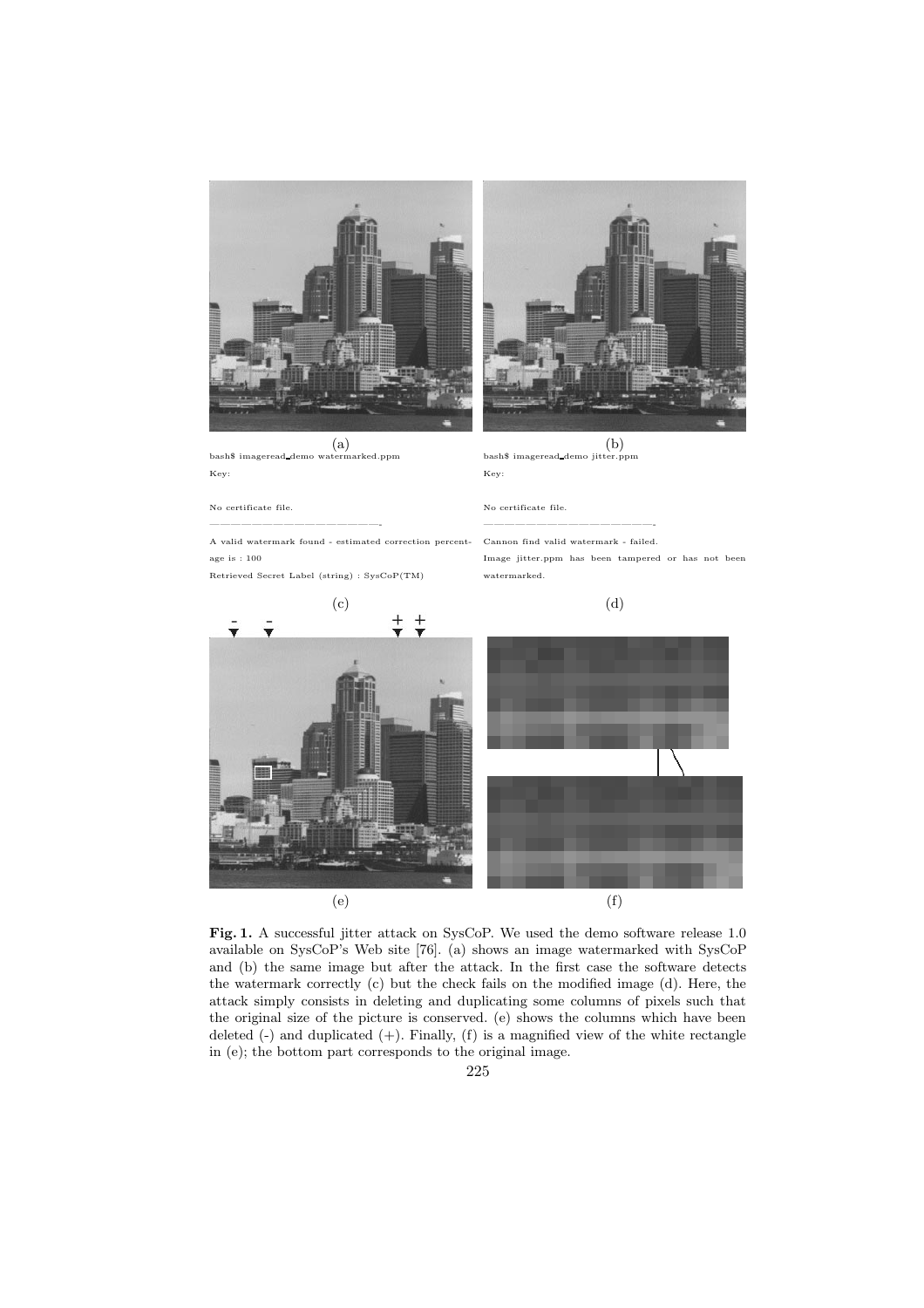Nyquist interpolation. In addition, a transfer function that introduces a small and smoothly distributed error into all sample values is applied. This emulates the small non-linear analog/digital converter imperfection typically found in scanners and display devices. StirMark introduces a practically unnoticeable quality loss in the image if it is applied only once. However after a few iterated applications, the image degradation becomes noticeable.

With those simple geometrical distortions we could confuse most marking systems available on the market. More distortions – still unnoticeable – can be applied to a picture. We applied a global 'bending' to the image: in addition to the general bi-linear property explained previously a slight deviation is applied to each pixel, which is greatest at the center of the picture and almost null at the borders. On top of this a higher frequency displacement of the form  $\lambda \sin(\omega_x x) \sin(\omega_y y) + n(x, y)$  – where *n* is a random number – is added. In order for these distortions to be most effective, a medium JPEG compression is applied at the end.



**Fig. 2.** We exaggerate here the distortion applied by StirMark to still pictures. The first drawing corresponds to the original picture; the others show the picture after StirMark has been applied – without and with bending and randomisation.

For those unfamiliar with digital image signal processing we shall now summarise briefly the main computation steps. Apart from a few simple operations such as rotations by 90 or 180 degrees, reflection and mirroring, image manipulation usually requires resampling when destination pixels do not line up with source pixels. In theory, one first generates a continuous image from the digital one, then modifies the continuous image, finally samples this to create a new digital image. In practice, however, we compute the inverse transform of a new pixel and evaluate the reconstruction function at that point.

There are numerous reconstruction filters. In a first version of the software we simply used a linear interpolation but, as foreseen, this tended to blur the image too much, making the validity of the watermark removal arguable. Then we implemented the sinc function as a reconstruction filter, which gives theoretically perfect reconstruction for photo images and can be described as follows. If  $(x, y)$ are the coordinates of the inverse transform – which, in our case is a distortion of the picture – of a point in the new image and  $f$  the function to be reconstructed,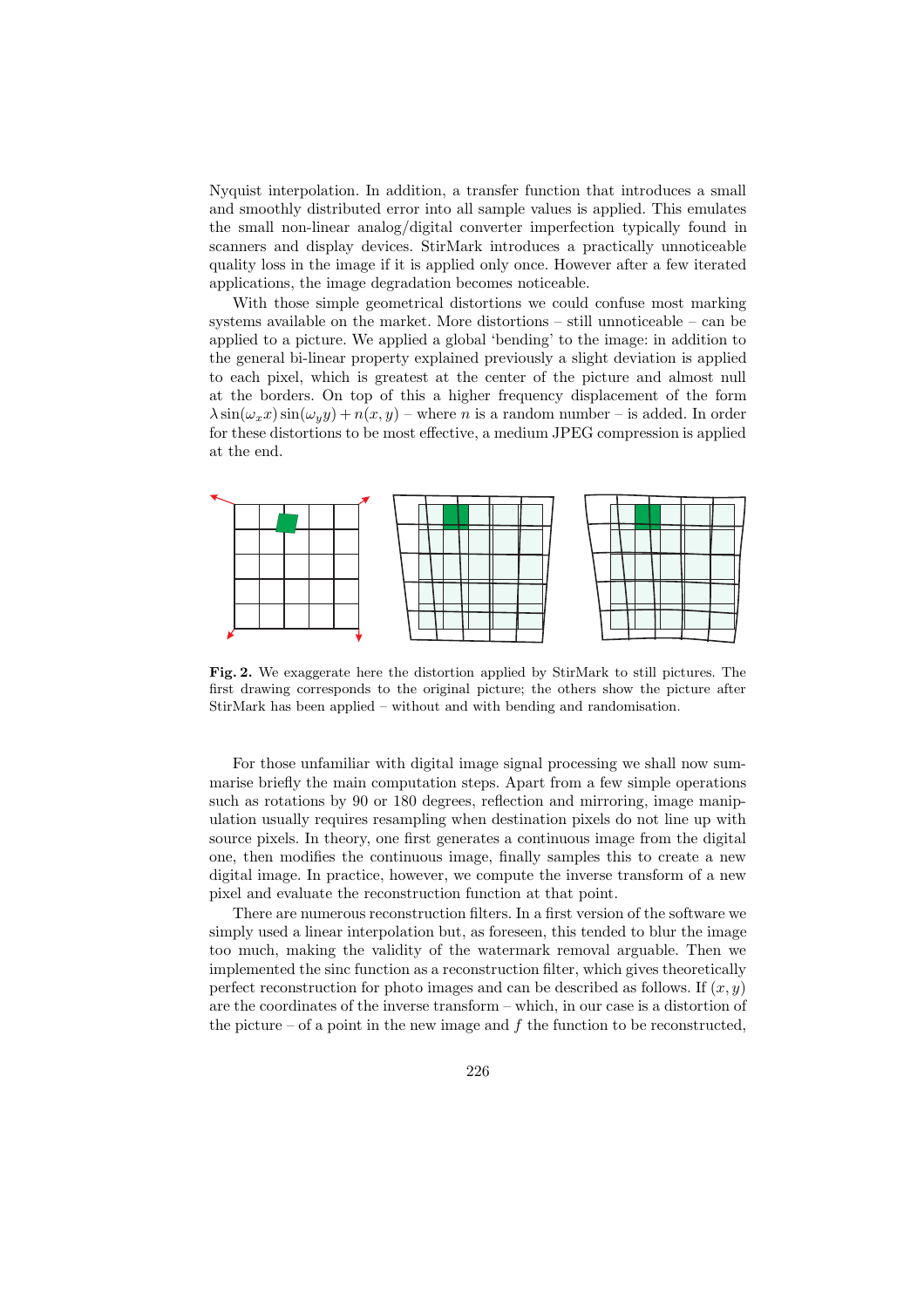then, an estimate of f at  $(x, y)$  is given by  $\hat{f}(x, y) = \sum_{i=-n}^{n} \sum_{j=-n}^{n} \text{sinc}(x - y)$  $i)$ sinc $(y - j) f_{i,j}$ . This gives very much better results than the simple filter; an example of the removal of an NEC watermark is given in Fig. 3.

We suggest that image watermarking tools which do not survive StirMark – with default parameters – should be considered unacceptably easy to break. This immediately rules out the majority of commercial marking schemes.



**Fig. 3.** Kings' College Chapel, courtesy of John Thompson, JetPhotographic, Cambridge. For this example we watermarked a picture with NEC's algorithm [19]. We used the default parameters suggested by their paper ( $N = 1000$  and  $\alpha = 0.1$ ). (a) is the watermarked image. We then applied StirMark (b) and tested the presence of the watermark. The similarity between the original watermark and the extracted watermark was 3.74 instead of 21.08. This is well below the decision threshold.

One might try to increase the robustness of a watermarking system by trying to foresee the possible transforms used by pirates; one might then use techniques such as embedding multiple versions of the mark under suitable inverse transforms; for instance  $\acute{O}$  Ruanaidh and Pereira suggest to use the Fourier-Mellin transform<sup>2</sup> to cope with rotation and scaling [50]. However, the general theme of the attacks we have developed and described above is that given a target marking scheme, we invent a distortion (or a combination of distortions) that will remove it or at least make it unreadable, while leaving the perceptual value of the previously marked object undiminished. We are not limited in this process to the distortions produced by common analogue equipment, or considered in the IFPI request for proposals cited above.

<sup>&</sup>lt;sup>2</sup> The Fourier-Mellin transform is equivalent to the Fourier transform on a log-polar map:  $(x, y) \rightarrow (\mu, \theta)$  with  $x = e^{\mu} \cos \theta$  and  $y = e^{\mu} \sin \theta$ .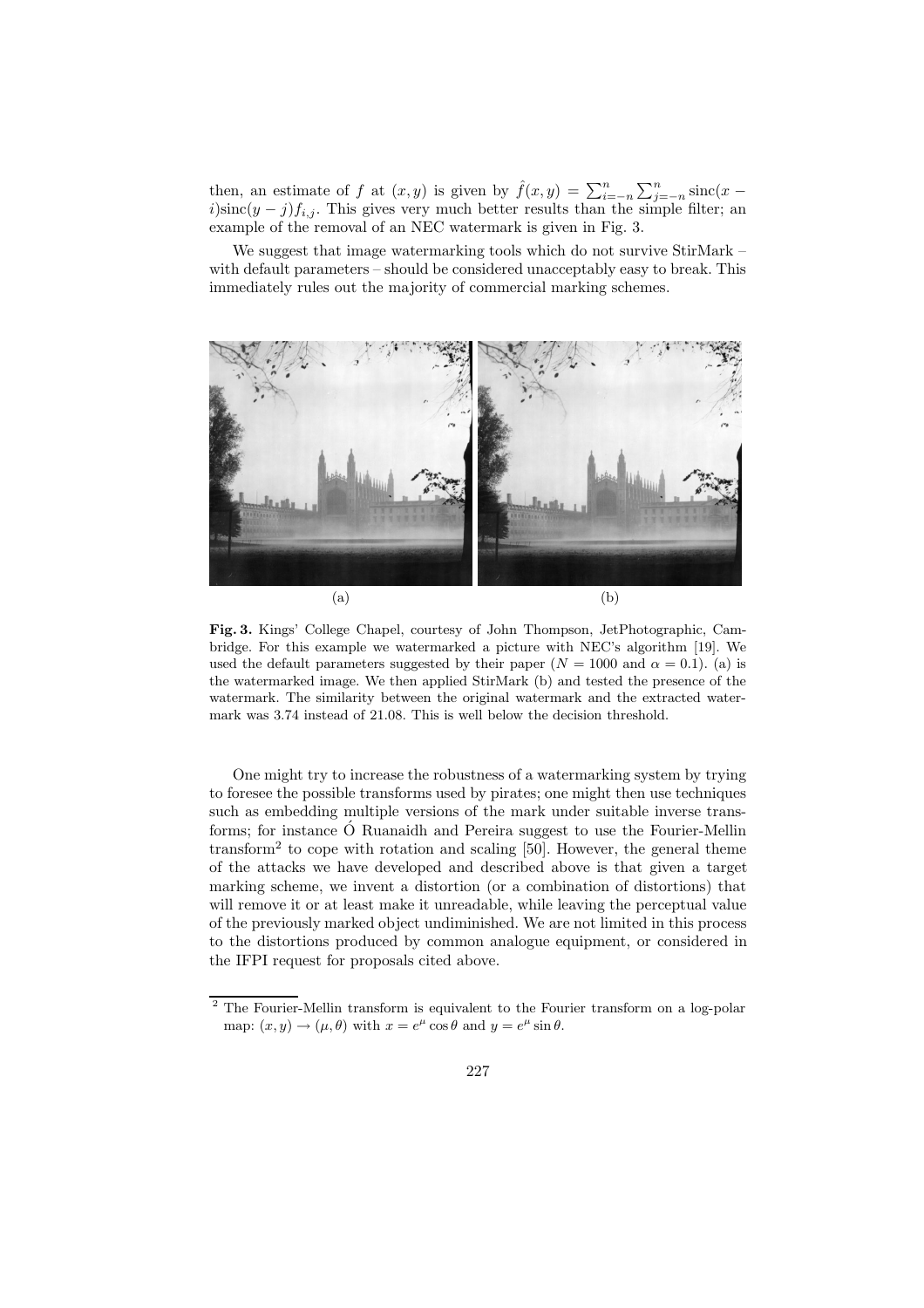As an analogy, one might consider the 'chosen protocol attack' on authentication schemes [60]. It is an open question whether there is any marking scheme for which a chosen distortion attack cannot be found.

#### **3.3 The Mosaic Attack**

This point is emphasised by a 'presentation' attack, which is of quite general applicability and which possesses the initially remarkable property that a marked image can be unmarked and yet still rendered pixel for pixel in exactly the same way as the marked image by a standard browser.

The attack was motivated by a fielded automatic system for copyright piracy detection, consisting of a watermarking scheme plus a web crawler that downloads pictures from the net and checks whether they contain a watermark.

It consists of chopping an image up into a number of smaller subimages, which are embedded in a suitable sequence in a web page. Common web browsers render juxtaposed subimages stuck together, so they appear identical to the original image (Fig. 4). This attack appears to be quite general; all marking schemes require the marked image to have some minimal size (one cannot hide a meaningful mark in just one pixel). Thus by splitting an image into sufficiently small pieces, the mark detector will be confused [53]. The best that one can hope for is that the minimal size could be quite small and the method might therefore not be very practical.



**Fig. 4.** Screen-shot of a web browser while downloading an image after the mosaic attack. This attack chops a watermarked image into smaller images which are stuck back together when the browser renders the page. We implemented software that reads a JPEG picture and produces a corresponding mosaic of small JPEG images as well as the necessary HTML code automatically [53]. In some cases downloading the mosaic is even faster than downloading the full image! In this example we used a  $350 \times 280$ -pixel image watermarked using PictureMarc 1.51.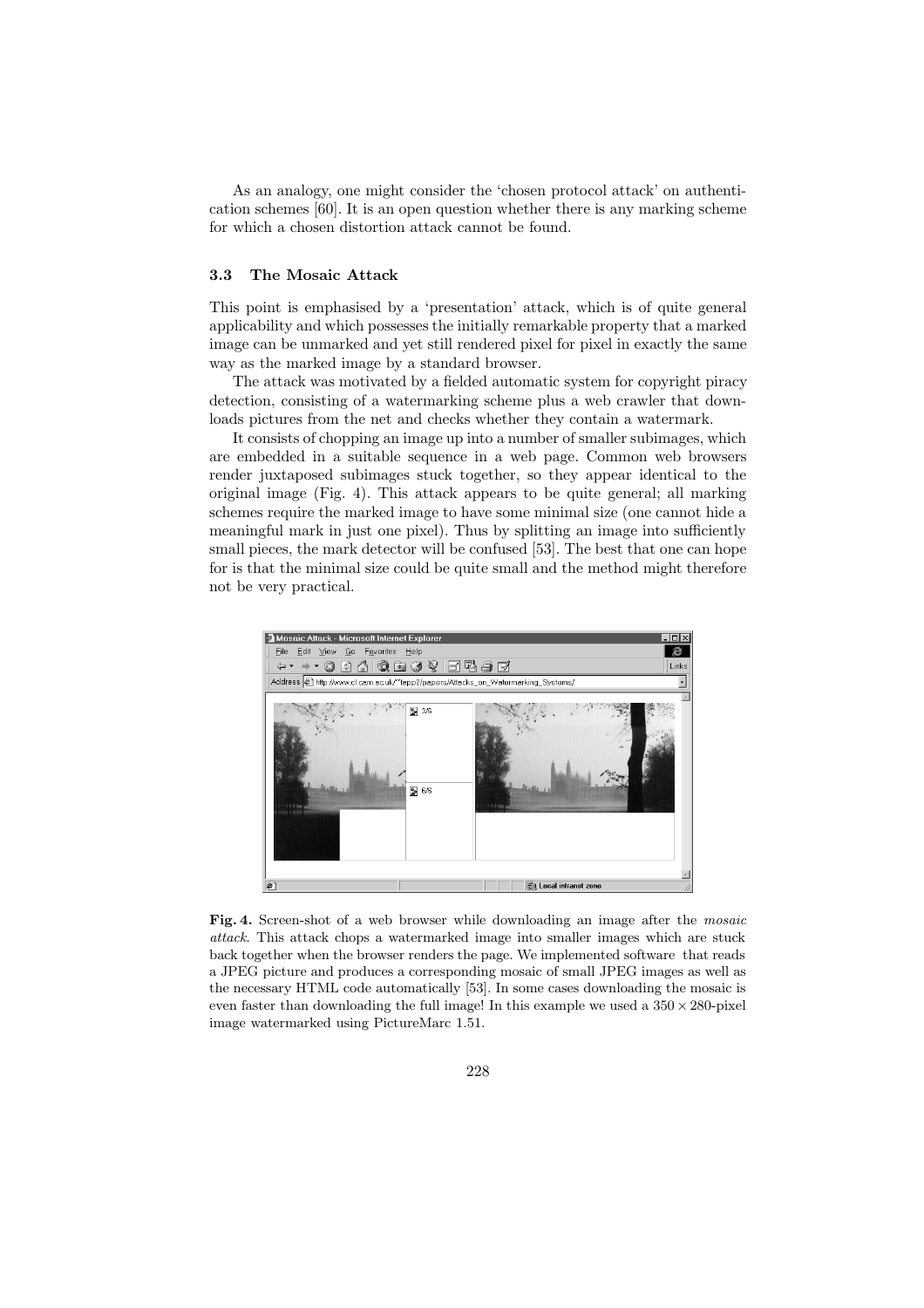There are other problems with such 'crawlers'. Java applets, ActiveX controls, etc. can be embedded to display a picture inside the browser; the applet could even de-scramble the picture in real time. Defeating such techniques would entail rendering the web page, detecting pictures and checking whether they contain a mark. An even more serious problem is that much current piracy is of pictures sold via many small services, from which the crawler would have to purchase them using a credit card before it could examine them. A crawler that provided such 'guaranteed sales' would obviously become a target.

#### **3.4 Attack on** *Echo Hiding*

One of the few marking schemes to be robust against the jitter attack is echo hiding, which hides information in sound by introducing echoes with very short delays. Echo hiding [29] relies on the fact that we cannot perceive short echoes (say 1 ms) and embeds data into a cover audio signal by introducing an echo characterised by its delay  $\tau$  and its relative amplitude  $\alpha$ . By using two types of echo it is possible to encode ones and zeros. For this purpose the original signal is divided into chunks separated by spaces of pseudo-random length; each of these chunks will contain one bit of information.

The echo delays are chosen between 0.5 and 2 milliseconds and the best relative amplitude of the echo is around 0.8. According to its creators, decoding involves detecting the initial delay and the auto-correlation of the cepstrum of the encoded signal is used for this purpose.

The 'obvious' attack on this scheme is to detect the echo and then remove it by simply inverting the convolution formula; the problem is to detect the echo without knowledge of either the original object or the echo parameters. This is known as 'blind echo cancellation' in the signal processing literature and is known to be a hard problem in general.

We tried several methods to remove the echo. Frequency invariant filtering [51, 59] was not very successful. Instead we used a combination of cepstrum analysis and 'brute force' search.

The underlying idea of cepstrum analysis is presented in [15]. Suppose that we are given a signal  $y(t)$  which contains a simple single echo, i.e.  $y(t) = x(t) +$  $\alpha x(t - \tau)$ . If we note  $\Phi_{xx}$  the power spectrum of x then  $\Phi_{yy}(f) = \Phi_{xx}(f)[1 +$  $2\alpha \cos(2\pi f \tau) + \alpha^2$  whose logarithm is approximately  $\log \Phi_{yy}(f) \approx \log \Phi_{xx}(f) + \alpha^2$  $2\alpha \cos(2\pi f \tau)$ . This is a function of the frequency f and taking its power spectrum raises its 'quefrency'  $\tau$ , that is the frequency of  $\cos(2\pi\tau f)$ . The auto-covariance of this later function emphasises the peak that appears at 'quefrency'  $\tau$  (Fig. 5).

To remove the echos, we need a method to detect the echo delay  $\tau$ . For this, we used a slightly modified version of the cepstrum:  $C \circ \Phi \circ \ln \circ \Phi$  where C is the auto-covariance function<sup>3</sup>,  $\Phi$  the power spectrum density function and  $\circ$  the composition operator. Experiments on random signals as well as on music show that this method returns quite accurate estimators of the delay (Fig. 6) when an artificial echo has been added to the signal. In the detection function we only

$$
{}^{3}C(x) = E[(x - \overline{x})(x - \overline{x})^{*}].
$$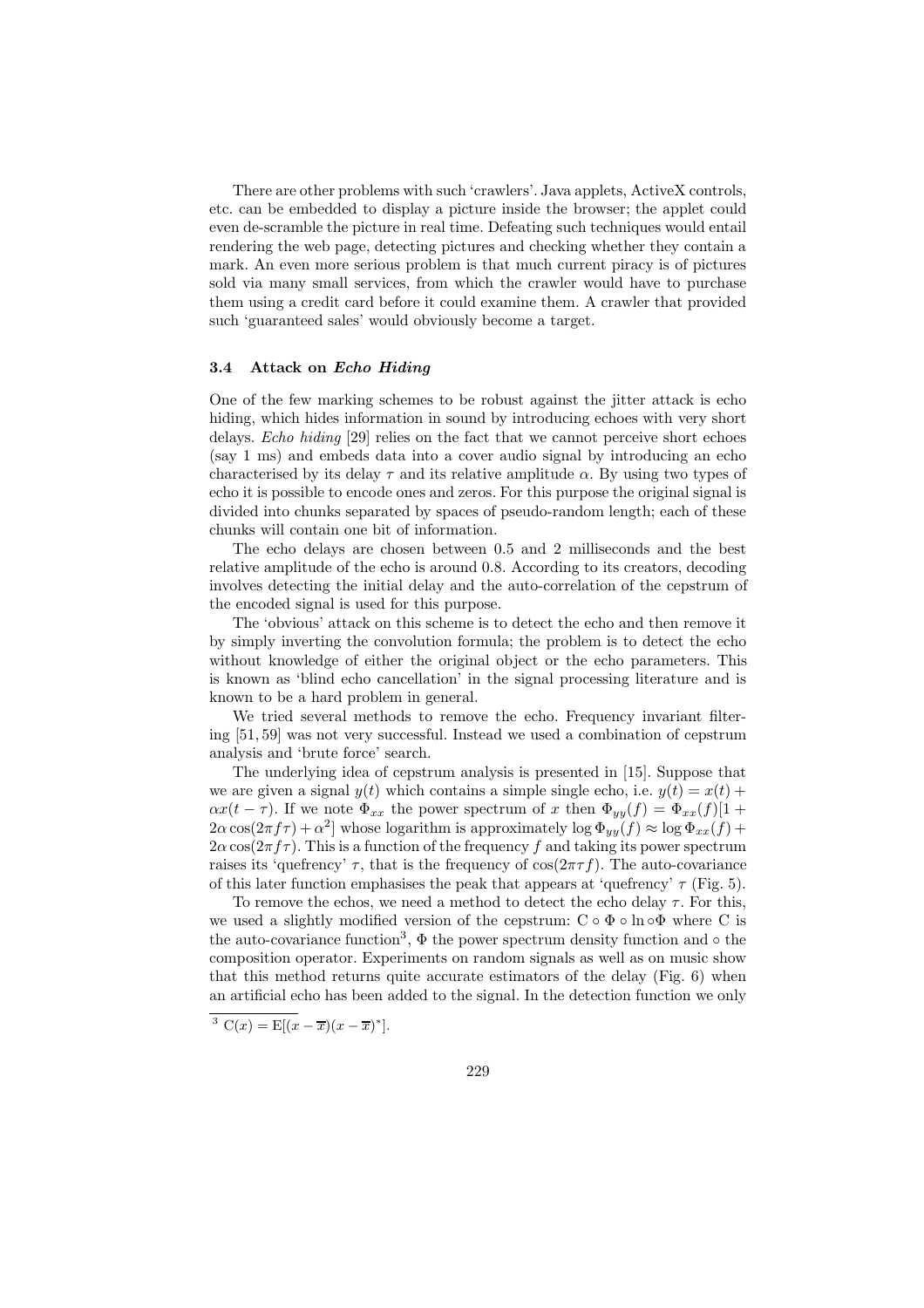

**Fig. 5.** Graph (a) represents the cepstrum of a signal without echo. Graph (b) is the cepstrum of the same signal with a 20 ms echo which is emphasised by the very clear peak at 0.02 s.

consider echo delays between 0.5 and 3 milliseconds. Below 0.5 ms the function does not work properly and above 3 ms the echo becomes too audible.

Our first attack was to remove an echo with random relative amplitude, expecting that this would introduce enough modification in the signal to prevent watermark recovery. Since echo hiding gives best results for  $\alpha$  greater than 0.7 we could use  $\tilde{\alpha}$  – an estimation of  $\alpha$  – drawn from, say a normal distribution centred on 0.8. It was not really successful so our next attack was to iterate: we re-apply the detection function and vary  $\tilde{\alpha}$  to minimise the residual echo. We could obtain successively better estimators of the echo parameters and then remove this echo. When the detection function cannot detect any more echo, we have got the correct value of  $\tilde{\alpha}$  (as this gives the lowest output value of the detection function). Results obtained using this algorithm are presented in Fig. 6.

#### **3.5 Protocol Considerations**

The main threat addressed in the literature is an attack by a pirate who tries to remove the watermark directly. As a consequence, the definition commonly used for robustness includes only resistance to signal manipulation (cropping, scaling, resampling, etc.). Craver *et al.* show that this is not enough by exhibiting a 'protocol' level attack [22].

The basic idea is that many schemes provide no intrinsic way of detecting which of two watermarks was added first: the process of marking is often additive, or at least commutative. So if the owner of the document d encodes a watermark w and publishes the marked version  $d + w$  and has no other proof of ownership, a pirate who has registered his watermark as  $w'$  can claim that the document is his and that the original unmarked version of it was  $d + w - w'$ . Their paper ([23]) extends this idea to defeat a scheme which is non-invertible (an inverse needs only be approximated).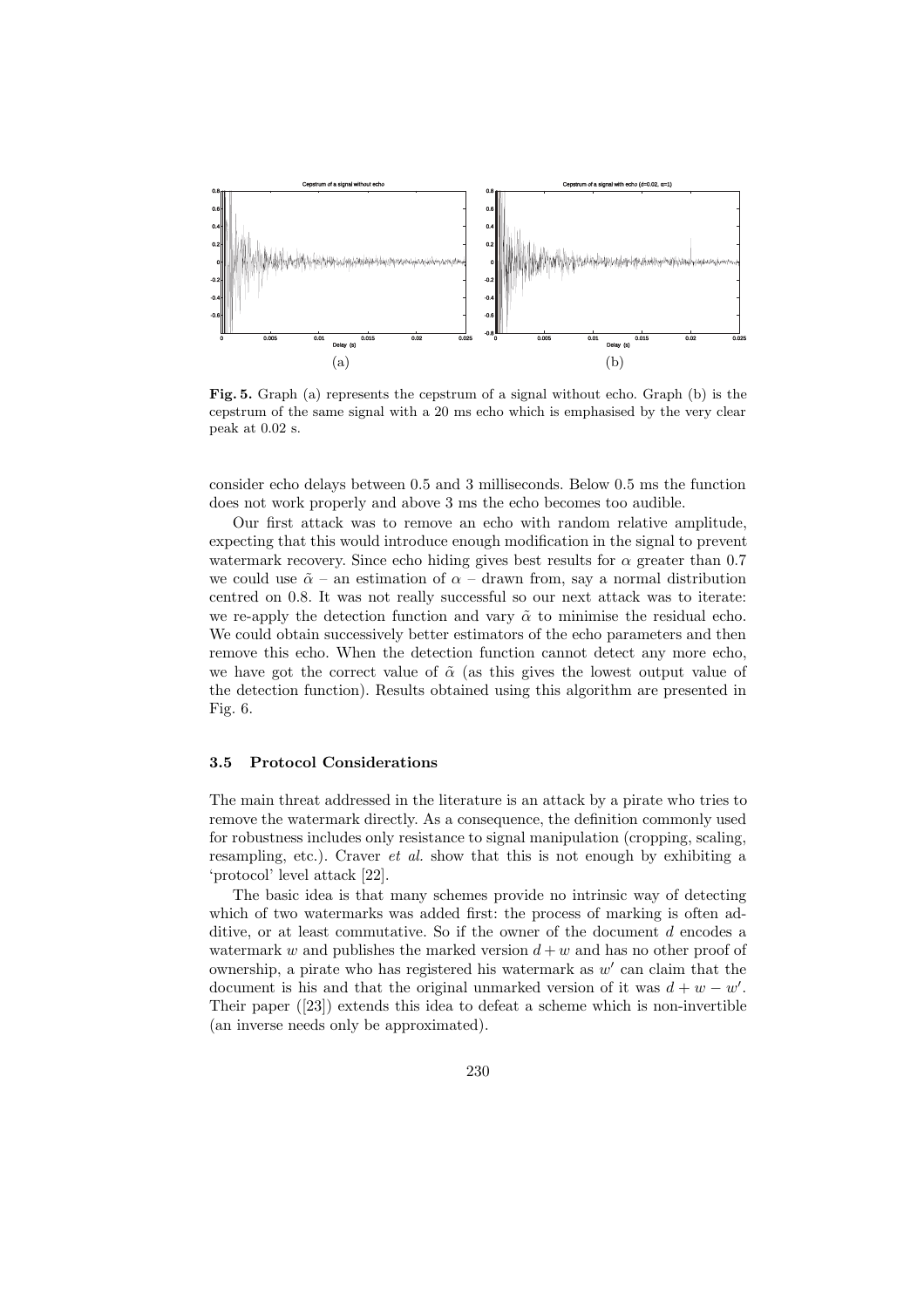

Fig. 6. Performances of the echo detector. We added different echoes characterised by their relative amplitude  $\alpha$  and their delay  $\tau$  to a signal and each time we used our echo detector to find an estimation  $\hat{\tau}$  of  $\tau$ . These graphs show the detected echo delay as a function of  $\alpha$  and  $\tau$  for random signals (a) and for a piece of music (b).

Craver et al. argue for the use of information-losing marking schemes whose inverses cannot be approximated closely enough. However, our alternative interpretation of their attack is that watermarking and fingerprinting methods must be used in the context of a larger system that may use mechanisms such as timestamping and notarisation to prevent attacks of this kind.

Registration mechanisms have not received very much attention in the copyright marking literature to date. The existing references such as [18, 32, 31, 52] mainly focus on protecting the copyright holder and do not fully address the rights of the consumers who might be fooled by a crooked reseller.

#### **3.6 Implementation Considerations**

The robustness of embedding and retrieving techniques is not the only issue. Most attacks on fielded cryptographic systems have come from the opportunistic exploitation of loopholes that were found by accident; cryptanalysis was rarely used, even against systems that were vulnerable to it [2].

We cannot expect copyright marking systems to be any different and the pattern was followed in the first attack to be made available on the Internet against the most widely used picture marking scheme, PictureMarc, which is bundled with Adobe Photoshop and Corel Draw. This attack [13] exploited weaknesses in the implementation rather than the underlying marking algorithms, even although these are weak (the marks can be removed using StirMark).

Each user has an ID and a two-digit password, which are issued when she registers with Digimarc and pays for a subscription. The correspondence between IDs and passwords is checked using obscure software in the implementation and although the passwords are short enough to be found by trial and error, the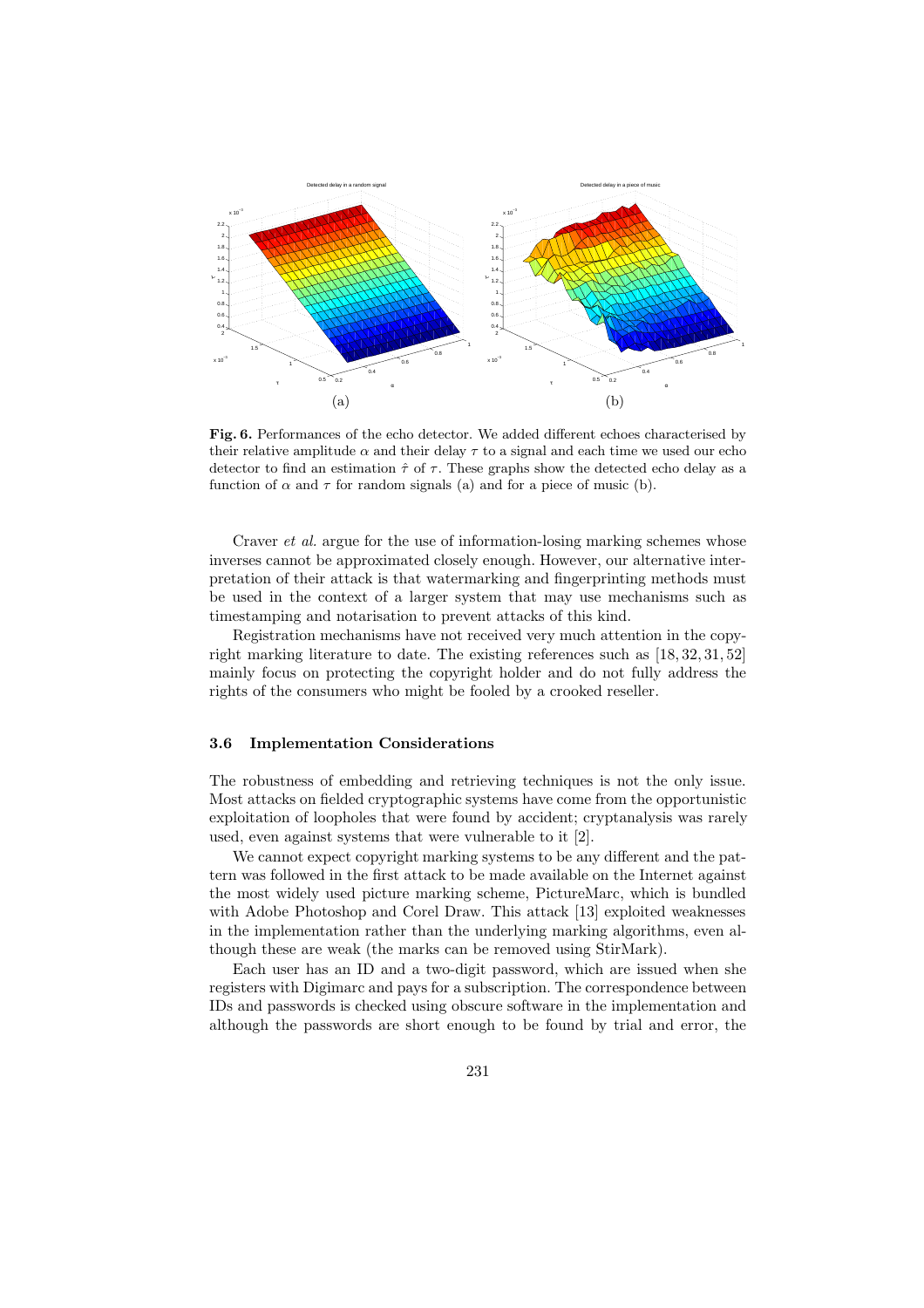attack first uses a debugger to break into the software and disable the password checking mechanism.

We note in passing that IDs are public, so either password search or disassembly can enable any user to be impersonated.

A deeper examination of the program also allows a villain to change the ID, thus the copyright, of an already marked image as well as the type of use (such as adult versus general public content). Before embedding a mark, the program checks whether there is already a mark in the picture, but this check can be bypassed fairly easily using the debugger with the result that it is possible to overwrite any existing mark and replace it with another one.

Exhaustive search for the personal code can be prevented by making it longer, but there is no obvious solution to the disassembly attack. If tamper resistant software [9] cannot give enough protection, then one can always have an online system in which each user shares a secret embedding key with a trusted party and uses this key to embed some kind of digital signature. Observe that there are two separate keyed operations here; the authentication (which can be done with a signature) and the embedding or hiding operation.

Although we can do public-key steganography – hiding information so that only someone with a certain private key can detect its existence  $[4]$  – we still do not know how to do the hiding equivalent of a digital signature; that is, to enable someone with a private key to embed marks in such a way that anyone with the corresponding public key can read them but not remove them. One problem is that a public decoder can be used by the attacker; he can remove a mark by applying small changes to the image until the decoder cannot find it anymore. This was first suggested by Perrig in [52]. In [42] a more theoretical analysis of this attack is presented as well as a possible countermeasure: randomisating the detection process. One could also make the decoding process computationally expensive. However neither approach is really satisfactory in the absence of tamper-resistant hardware.

Unless a breakthrough is made, applications that require the public verifiability of a mark (such as DVD) appear doomed to operate within the constraints of the available tamper resistance technology, or to use a central 'mark reading' service. This is evocative of cryptographic key management prior to the invention of public key techniques.

# **4 Conclusion**

We have demonstrated that the majority of copyright marking schemes in the literature are vulnerable to attacks involving the introduction of sub-perceptual levels of distortion. In particular, many of the marking schemes in the marketplace provide only a limited measure of protection against attacks. Most of them are defeated by StirMark, a simple piece of software that we have placed in the public domain [38]. We have also shown a specific attack on the one serious exception to this rule (echo hiding).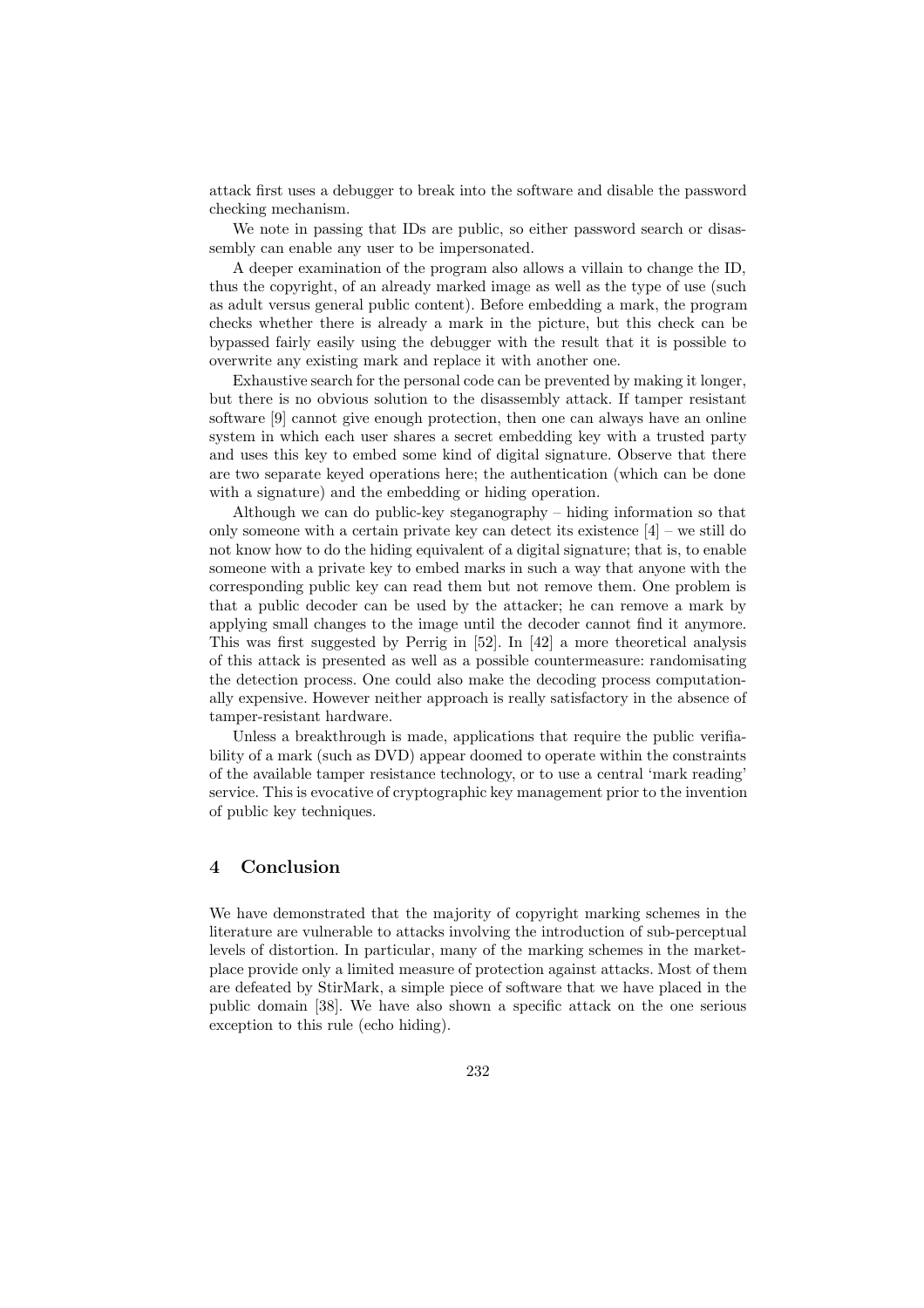This experience confirms our hypothesis that steganography would go through the same process of evolutionary development as cryptography, with an iterative process in which attacks lead to more robust systems.

Our experience in attacking the existing marking schemes has convinced us that any system which attempted to meet all the accepted requirements for marking (such as those set out by IFPI) would fail: if it met the robustness requirements then its bandwidth would be quite insufficient. This is hardly surprising when one considers that the information content of many music recording is only a few bits per second, so to expect to embed 20 bits per second against an opponent who can introduce arbitrary distortions is very ambitious.

Our more general conclusion from this work is that the 'marking problem' has been over-abstracted; there is not one 'marking problem' but a whole constellation of them. We do not believe that any general solution will be found. The trade-offs and in particular the critical one between bandwidth and robustness, will be critical to designing a specific system.

We already remarked in [8] on the importance of whether the warden was active or passive – that is, whether the mark needed to be robust against distortion. In general, we observe that most real applications do not require all of the properties in the IFPI list. For example, when auditing radio transmissions, we only require enough resistance to distortion to deal with naturally occurring effects such as multipath. Many applications will also require supporting protocol features, such as the timestamping service that we mentioned in the context of reversible marks.

So we do not believe that the intractability of the 'marking problem' is a reason to abandon this field of research. On the contrary; practical schemes for most realistic application requirements are probably feasible and the continuing process of inventing schemes and breaking them will enable us to advance the state of the art rapidly.

Finally, we suggest that the real problem is not so much inserting the marks as recognising them afterwards. Thus progress may come not just from devising new marking schemes, but in developing ways to recognise marks that have been embedded using the obvious combinations of statistical and transform techniques and thereafter subjected to distortion. The considerable literature on signal recognition may provide useful starting points.

# **Acknowledgements**

Some of the ideas presented here were clarified by discussion with Roger Needham, David Wheeler, John Daugman, Peter Rayner, David Aucsmith, Stewart Lee, Scott Craver, Brian Moore, Mike Roe, Peter Wayner, Jon Honeyball, Scott Moskowitz and Matt Blaze.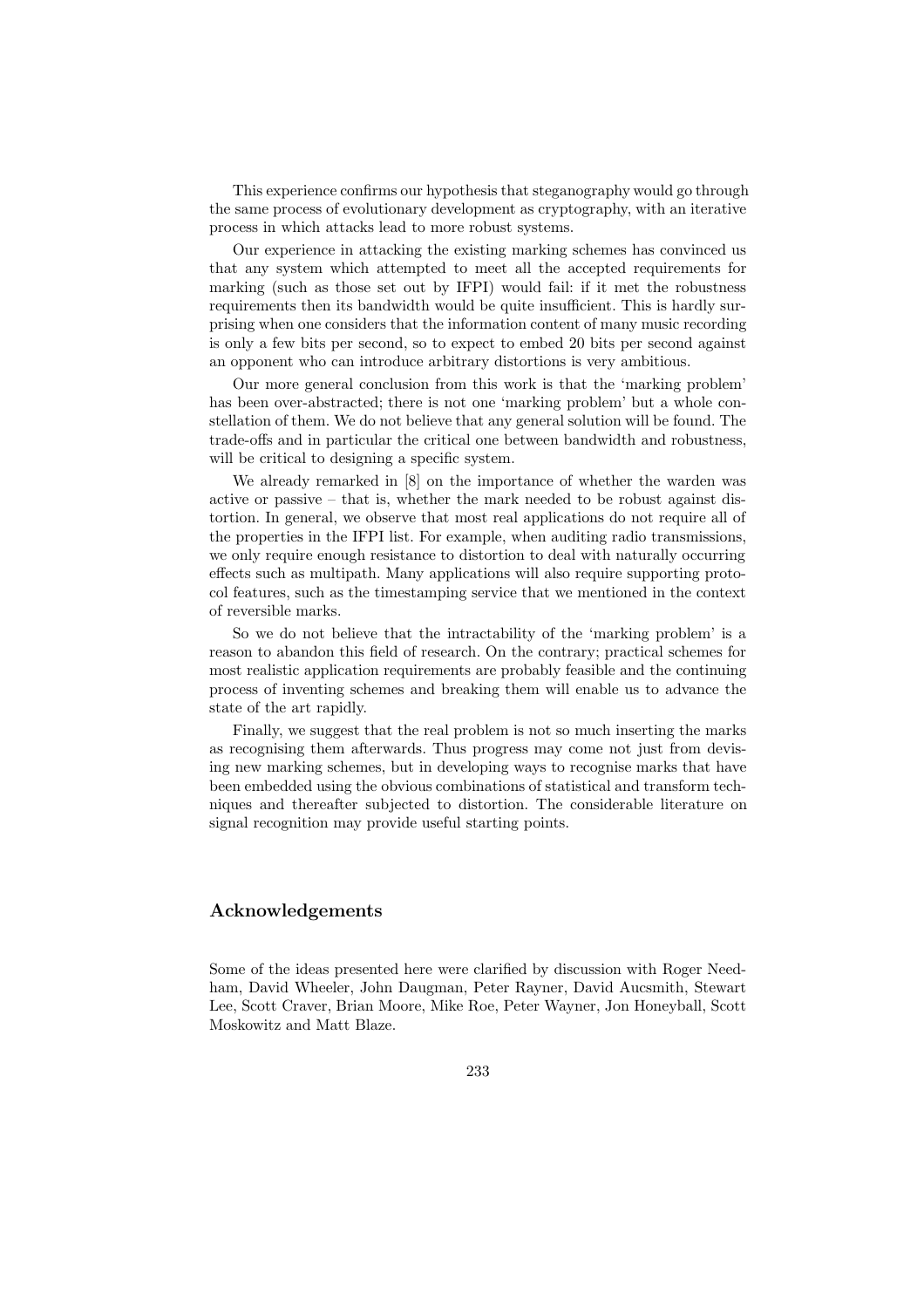# **References**

- 1. Request for proposals Embedded signalling systems issue 1.0. International Federation of the Phonographic Industry, 54 Regent Street, London W1R 5PJ, June 1997.
- 2. Ross J. Anderson. Why cryptosystems fail. Communications of the ACM, 37(11):32–40, November 1994.
- 3. Ross J. Anderson, editor. Information hiding: first international workshop, volume 1174 of Lecture Notes in Computer Science, Isaac Newton Institute, Cambridge, England, May 1996. Springer-Verlag, Berlin, Germany.
- 4. Ross J. Anderson. Stretching the limits of steganography. In IH96 [3], pages 39–48.
- 5. Ross J. Anderson and Markus G. Kuhn. Tamper resistance A cautionary note. In Second USENIX Workshop on Electronic Commerce, pages 1–11, Oakland, CA, USA, November 1996.
- 6. Ross J. Anderson and Charalampos Manifavas. Chameleon a new kind of stream cipher. In Biham [14], pages 107–113.
- 7. Ross J. Anderson and Roger M. Needham. Programming satan's computer. In J.van Leeuwen, editor, Computer Science Today – Commemorative Issue, volume 1000 of Lecture Notes in Computer Science, pages 426–441. Springer-Verlag, Berlin, Germany, 1995.
- 8. Ross J. Anderson and Fabien A. P. Petitcolas. On the limits of steganography. IEEE Journal of Selected Areas in Communications, 16(4):474–481, May 1998. Special Issue on Copyright & Privacy Protection.
- 9. David Aucsmith. Tamper resistant software: An implementation. In Anderson [3], pages 317–333.
- 10. David Aucsmith, editor. Information Hiding: Second International Workshop, volume 1525 of Lecture Notes in Computer Science, Portland, Oregon, USA, 1998. Springer-Verlag, Berlin, Germany.
- 11. Walter Bender, Daniel Gruhl, and Norishige Morimoto. Techniques for data hiding. In Niblack and Jain [48], pages 164–173.
- 12. Walter Bender, Daniel Gruhl, Norishige Morimoto, and Anthony Lu. Techniques for data hiding. IBM Systems Journal, 35(3 & 4):313–336, 1996.
- 13. Anonymous ( $\epsilon$ zguan.bbs@bbs.ntu.edu.tw>). Learn cracking IV another weakness of PictureMarc. <news:tw.bbs.comp.hacker> mirrored on <http://www.cl. cam.ac.uk/~fapp2/watermarking/image\_watermarking/digimarc\_crack.html>, August 1997. Includes instructions to override any Digimarc watermark using PictureMarc.
- 14. Eli Biham, editor. Fast Software Encryption 4th International Workshop, FSE'97, volume 1267 of Lecture Notes in Computer Science, Haifa, Israel, January 1997. Springer-Verlag, Germany.
- 15. Bruce P. Bogert, M.J.R. Healy, and John W. TEnglandey. The quefrency alanysis of time series for echoes: Cepstrum, pseudo-autocovariance, cross-ceptstrum and saphe cracking. In M. Rosenblatt, editor, Symposium on Time Series Analysis, pages 209–243, New York, NY, USA, 1963. John Wiley & Sons, Inc.
- 16. Laurence Boney, Ahmed H. Tewfik, and Khaled N. Hamdy. Digital watermarks for audio signals. In European Signal Processing Conference, EUSIPCO '96, Trieste, Italy, September 1996.
- 17. Laurence Boney, Ahmed H. Tewfik, and Khaled N. Hamdy. Digital watermarks for audio signals. In International Conference on Multimedia Computing and Systems, pages 473–480, Hiroshima, Japan, 17–23 June 1996. IEEE.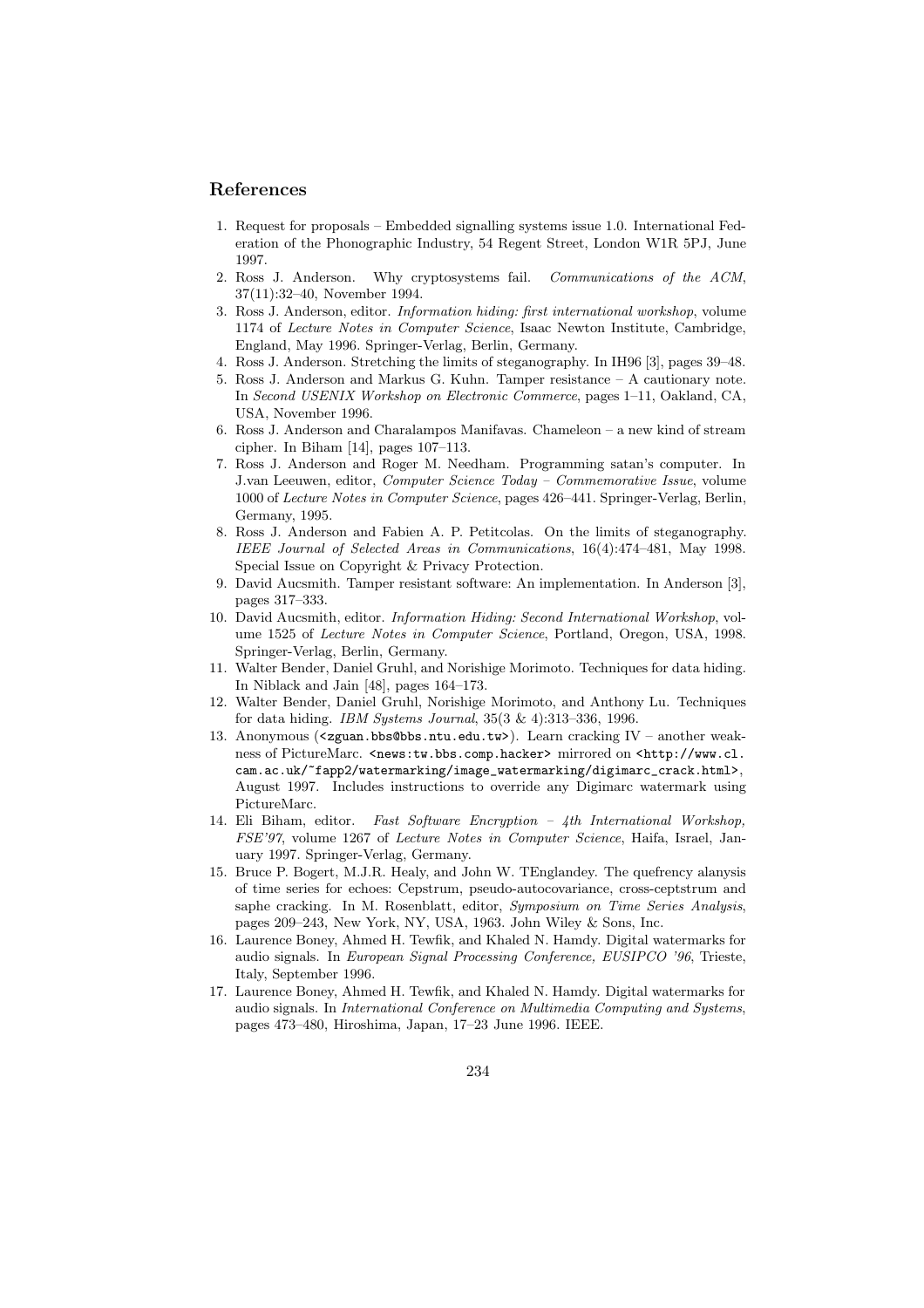- 18. Marc Cooperman and Scott A. Moskowitz. Steganographic method and device. US Patent 5,613,004, March 1995.
- 19. Ingemar J. Cox, Joe Kilian, Tom Leighton, and Talal Shamoon. A secure, robust watermark for multimedia. In Anderson [3], pages 183–206.
- 20. Ingemar J. Cox and Matt L. Miller. A review of watermarking and the importance of perceptual modeling. In Rogowitz and Pappas [57].
- 21. Ingemar J. Cox and Kazuyoshi Tanaka. NEC data hiding proposal. Technical report, NEC Copy Protection Technical Working Group, July 1997. Response to call for proposal issued by the Data Hiding SubGroup.
- 22. Scott Craver, Nasir Memon, Boon-Lock Yeo, and Minerva M. Yeung. Can invisible watermark resolve rightful ownerships? In Sethin and Jain [62], pages 310–321.
- 23. Scott Craver, Nasir Memon, Boon-Lock Yeo, and Minerva M. Yeung. Resolving rightful ownerships with invisible watermarking techniques: Limitations, attacks, and implications. IEEE Journal of Selected Areas in Communications, 16(4):573– 586, May 1998. Special Issue on Copyright & Privacy Protection. ISSN 0733-8716.
- 24. Digimarc home page. <http://www.digimarc.com/>, April 1997.
- 25. Eikonamark. Alpha Tec Ltd., <http://www.generation.net/~pitas/sign.html>, October 1997.
- 26. Elke Franz, Anja Jerichow, Steffen Möller, Andreas Pfitzmann, and Ingo Stierand. Computer based steganography: how it works and why therefore any restriction on cryptography are nonsense, at best. In Anderson [3], pages 7–21.
- 27. Michael A. Gerzon and Peter G. Graven. A high-rate buried-data channel for audio CD. Journal of the Audio Engineering Society,  $43(1/2)$ :3–22, January–February 1995.
- 28. François Goffin, Jean-François Delaigle, Christophe De Vleeschouwer, Benoît Macq, and Jean-Jacques Quisquater. A low cost perceptive digital picture watermarking method. In Sethin and Jain [62], pages 264–277.
- 29. Daniel Gruhl, Walter Bender, and Anthony Lu. Echo hiding. In Anderson [3], pages 295–315.
- 30. Khaled N. Hamdy, Ahmed H. Tewfik, Ting Chen, and Satoshi Takagi. Time-scale modification of audio signals with combined harmonic and wavelet representations. In International Conference on Acoustics, Speech and Signal Processing – ICASSP '97, volume 1, pages 439–442, Munich, Germany, April 1997. IEEE, IEEE Press. Session on Hearing Aids and Computer Music.
- 31. Alexander Herrigel, Joseph J. K. O Ruanaidh, Holger Petersen, Shelby Pereira, ´ and Thierry Pun. Secure copyright protection techniques for digital images. In Aucsmith [10], pages 169–190.
- 32. Alexander Herrigel, Adrian Perrig, and Joseph J. K. O Ruanaidh. A copyright ´ protection environment for digital images. In Verläßliche IT-Systeme '97, Albert-Ludwigs Universität, Freiburg, Germany, October 1997.
- 33. J.N. Holmes. Speech Synthesis and Recognition, chapter 3.6 Analysis of simple and complex signals, pages 47–48. Aspects of Information Technology. Chapman & Hall, London, England, 1988.
- 34. International Electrotechnical Commission, Geneva, Switzerland. Digital audio interface, IEC 60958, February 1989.
- 35. Alastair Kelman. Electronic copyright management the way ahead. Security Seminars, University of Cambridge, February 1997.
- 36. A. Kerckhoffs. La Cryptographie Militaire. Journal des Sciences Militaires, 9:5–38, January 1883.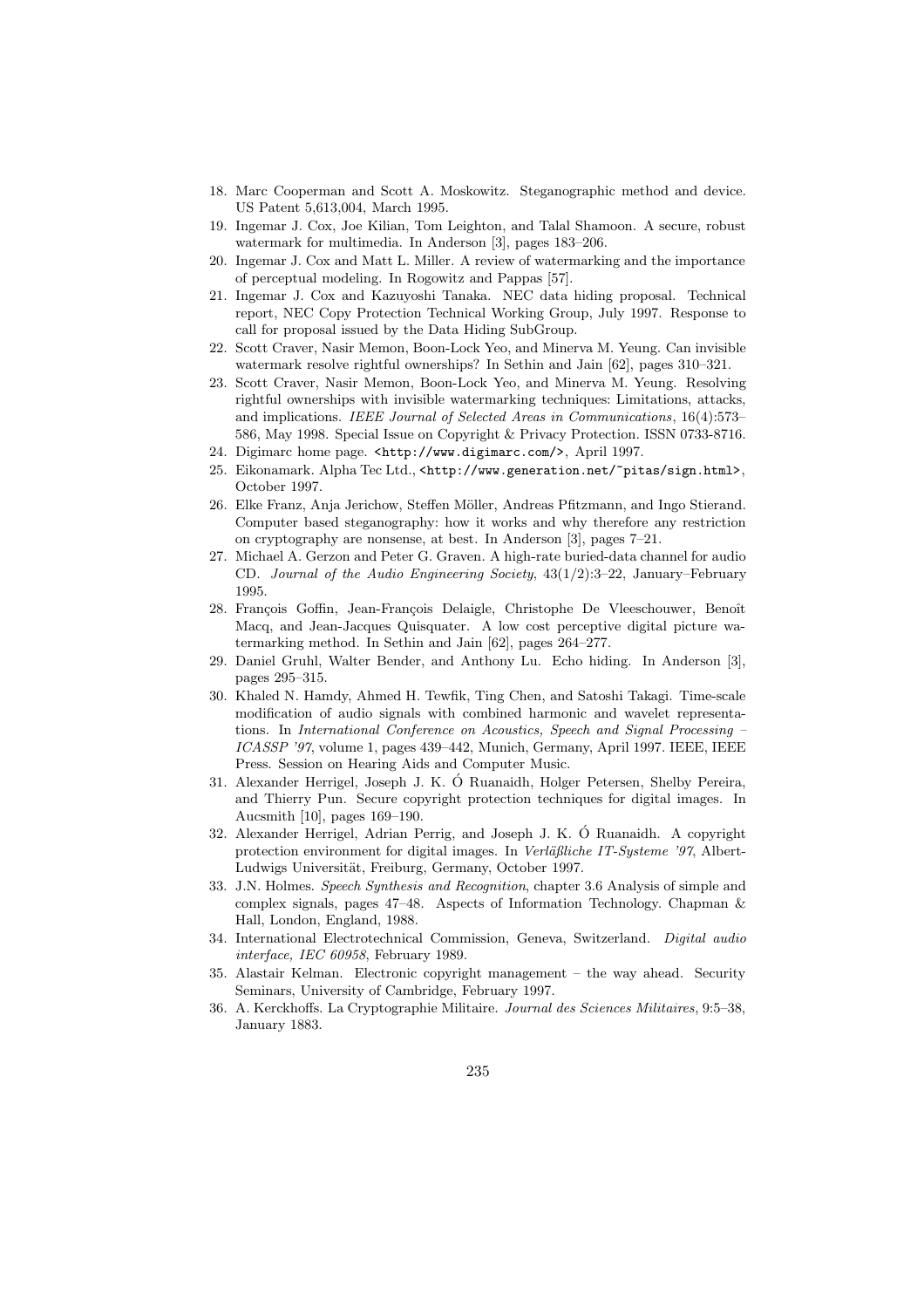- 37. E. Koch and J. Zhao. Towards robust and hidden image copyright labeling. In Workshop on Nonlinear Signal and Image Processing, pages 452–455, Neos Marmaras, Greece, June 1995. IEEE.
- 38. Markus G. Kuhn and Fabien A. P. Petitcolas. StirMark. <http://www.cl.cam. ac.uk/~fapp2/watermarking/stirmark/>, November 1997.
- 39. Charles Kurak and John McHugh. A cautionary note on image downgrading. In Computer Security Applications Conference, pages 153–159, San Antonio, TX, USA, December 1992.
- 40. Gerrit C. Langelaar, Jan C.A van der Lubbe, and J. Biemond. Copy protection for multimedia data based on labeling techniques. In 17th Symposium on Information Theory in the Benelux, Enschede, The Netherlands, May 1996.
- 41. Gerrit C. Langelaar, Jan C.A. van der Lubbe, and Reginald L. Lagendijk. Robust labeling methods for copy protection of images. In Sethin and Jain [62], pages 298–309.
- 42. Jean-Paul M.G. Linnartz and Marten van Dijk. Analysis of the sensitivity attack against electronic watermarks in images. In Aucsmith [10], pages 258–272.
- 43. Mark Lomas, Bruno Crispo, Bruce Christianson, and Mike Roe, editors. Security Protocols: Proceeding of the 5th International Workshop, volume 1361 of Lecture Notes in Computer Science, École Normale Supérieure, Paris, France, April 1997. University of Cambridge, Isaac Newton Institute, Springer-Verlag, Berlin, Germany.
- 44. Maurice Maes. Twin peaks: The histogram attack on fixed depth image watermarks. In Aucsmith [10], pages 290–305.
- 45. Kineo Matsui and Kiyoshi Tanaka. Video-steganography: How to secretly embed a signature in a picture. Journal of the Interactive Multimedia Association Intellectual Property Project, 1(1):187–205, January 1994.
- 46. Norishige Morimoto and Daniel Sullivan. IBM DataHiding proposal. Technical report, IBM Corporation, September 1997. Response to call for proposal issued by the Data Hiding SubGroup.
- 47. Peter Nancarrow. Digital technology Bane or boon for copyright? Computer Laboratory Seminars, University of Cambridge, November 1997.
- 48. Wayne Niblack and Ramesh C. Jain, editors. Storage and Retrieval for Image and Video Database III, volume 2420, San Jose, California, USA, February 1995. IS&T, The Society for Imaging Science and Technology and SPIE, The International Society for Optical Engineering, SPIE.
- 49. Joseph J. K. O Ruanaidh, W. J. Dowling, and F. M. Boland. Watermarking ´ digital images for copyright protection. IEE Proceedings on Vision, Signal and Image Processing, 143(4):250–256, August 1996.
- 50. Joseph J. K. O Ruanaidh and Shelby Pereira. A secure robust digital image wa- ´ termark. In International Symposium on Advanced Imaging and Network Technologies – Conference on Electronic Imaging: Processing, Printing and Publishing in Colour, Europto, Zürich, Switzerland, May 1998. International Society for Optical Engineering, European Optical Society, Commission of the European Union, Directorate General XII.
- 51. Alan V. Oppenheim and Ronald W. Schafer. Discrete-Time Signal Processing, chapter 12, pages 768–834. Prentice-Hall International, Inc., Englewood Cliffs, NJ, USA, international edition, 1989.
- 52. Adrian Perrig. A copyright protection environment for digital images. Diploma dissertation, École Polytechnique Fédérale de Lausanne, Lausanne, Switzerland, February 1997.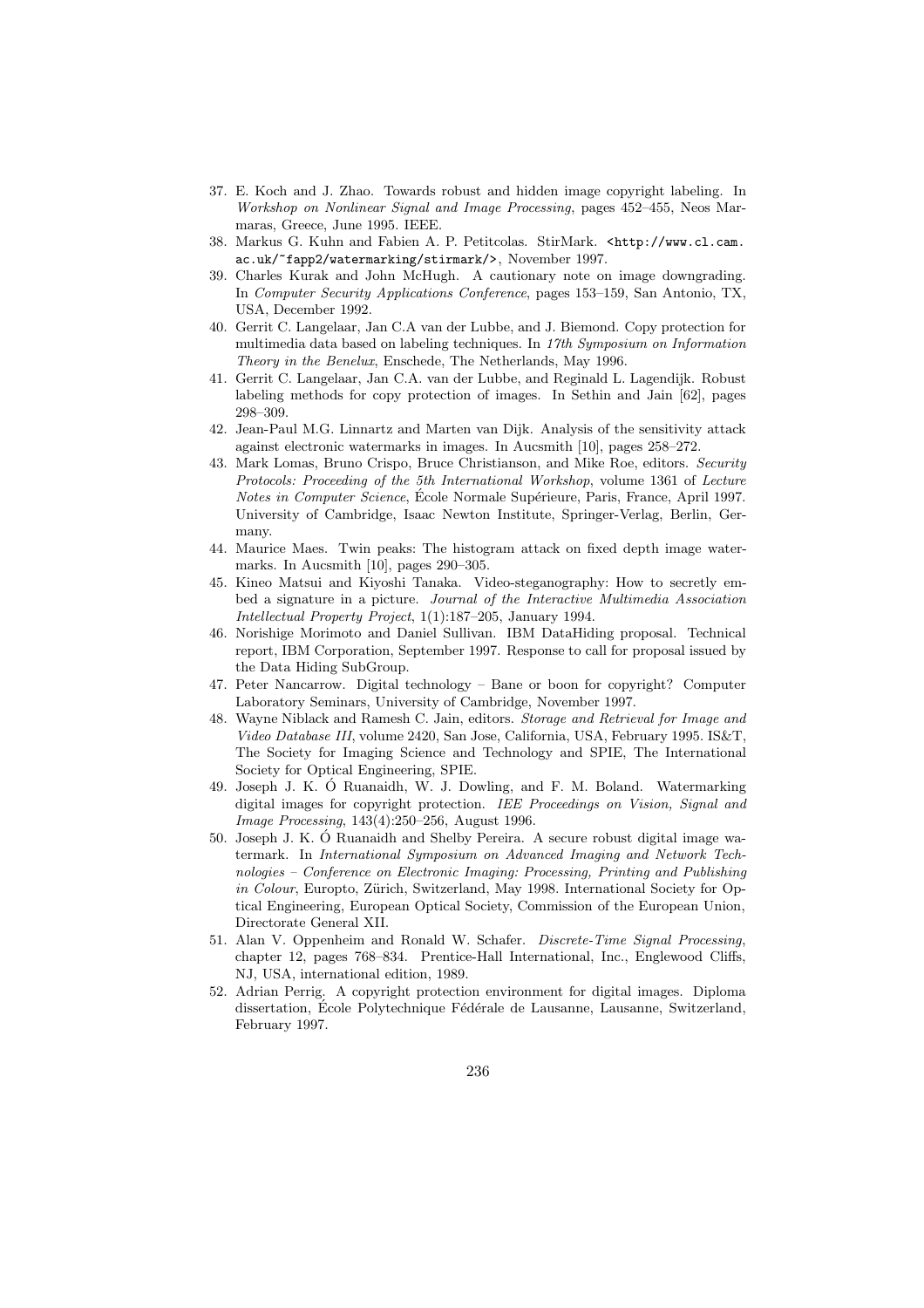- 53. Fabien A. P. Petitcolas. Weakness of existing watermarking schemes.  $\text{thtp://}$ www.cl.cam.ac.uk/~fapp2/watermarking/image\_watermarking/>, October 1997.
- 54. Birgit Pfitzmann. Information hiding terminology. In Anderson [3], pages 347–350. Results of an informal plenary meeting and additional proposals.
- 55. I. Pitas. A method for signature casting on digital images. In International Conference on Image Processing, volume 3, pages 215–218, September 1996.
- 56. Geoffrey B. Rhoads. Steganography methods employing embedded calibration data. US Patent 5,636,292, June 1997.
- 57. Bernice E. Rogowitz and Thrasyvoulos N. Pappas, editors. Human Vision and Electrtonic Imaging II, volume 3016, San Jose, CA, USA, February 1997. IS&T, The Society for Imaging Science and Technology and SPIE, The International Society for Optical Engineering, SPIE.
- 58. Pamela Samuelson. Copyright and digital libraries. Communications of the ACM, 38(4):15–21, 110, April 1995.
- 59. Ronald W. Schafer. Echo removal by discrete generalized linear filtering. Technical Report 466, Massachusetts Institute of Technology, February 1969.
- 60. Bruce Schneier. Protocol interactions and the chosen protocol attack. In Lomas et al. [43], pages 91–104.
- 61. Robert A. Scholtz. The origins of spread-spectrum communications. IEEE Transactions on Communications, 30(5):822–853, May 1982.
- 62. Ishwar K. Sethin and Ramesh C. Jain, editors. Storage and Retrieval for Image and Video Database V, volume 3022, San Jose, CA, USA, February 1997. IS&T, The Society for Imaging Science and Technology and SPIE, The International Society for Optical Engineering, SPIE.
- 63. Signum Technologies SureSign digital fingerprinting. <http://www.signumtech. com/>, October 1997.
- 64. Mitchell D. Swanson, Bin Zhu, and Ahmed H. Tewfik. Transparent robust image watermarking. In International Conference on Image Processing, volume III, pages 211–214. IEEE, 1996.
- 65. Mitchell D. Swanson, Bin Zu, and Ahmed H. Tewfik. Robust data hiding for images. In 7th Digital Signal Processing Workshop (DSP 96), pages 37–40, Loen, Norway, September 1996. IEEE.
- 66. A.Z. Tirkel, G.A. Rankin, R.M. van Schyndel, W.J. Ho, N.R.A. Mee, and C.F. Osborne. Electronic watermark. In Digital Image Computing, Technology and Applications – DICTA '93, pages 666–673, Macquarie University, Sidney, 1993.
- 67. R.G. van Schyndel, A.Z. Tirkel, and C.F. Osborne. A digital watermark. In International Conference on Image Processing, volume 2, pages 86–90, Austin, Texas, USA, 1994. IEEE.
- 68. Georges Van Slype. Natural language version of the generic CITED model ECMS (Electronic Copyright Management System) design for computer based applications. Report 2, European Commission, ESPRIT II Project, Bureau Vam Dijk, Brussel, Belgium, May 1995.
- 69. Georges Van Slype. Natural language version of the generic CITED model Presentation of the generic model. Report 1, European Commission, ESPRIT II Project, Bureau Vam Dijk, Brussel, Belgium, May 1995.
- 70. A. Werner, J. Oomen, Marc E. Groenewegen, Robbert G. van der Waal, and Raymond N.J. Veldhuis. A variable-bit-rate buried-data channel for compact disc. Journal of the Audio Engineering Society, 43(1/2):23–28, January–February 1995.
- 71. The Working Group on Intellectual Property Rights is part of the US Information Infrastructure Task Force, formed in February 1993.